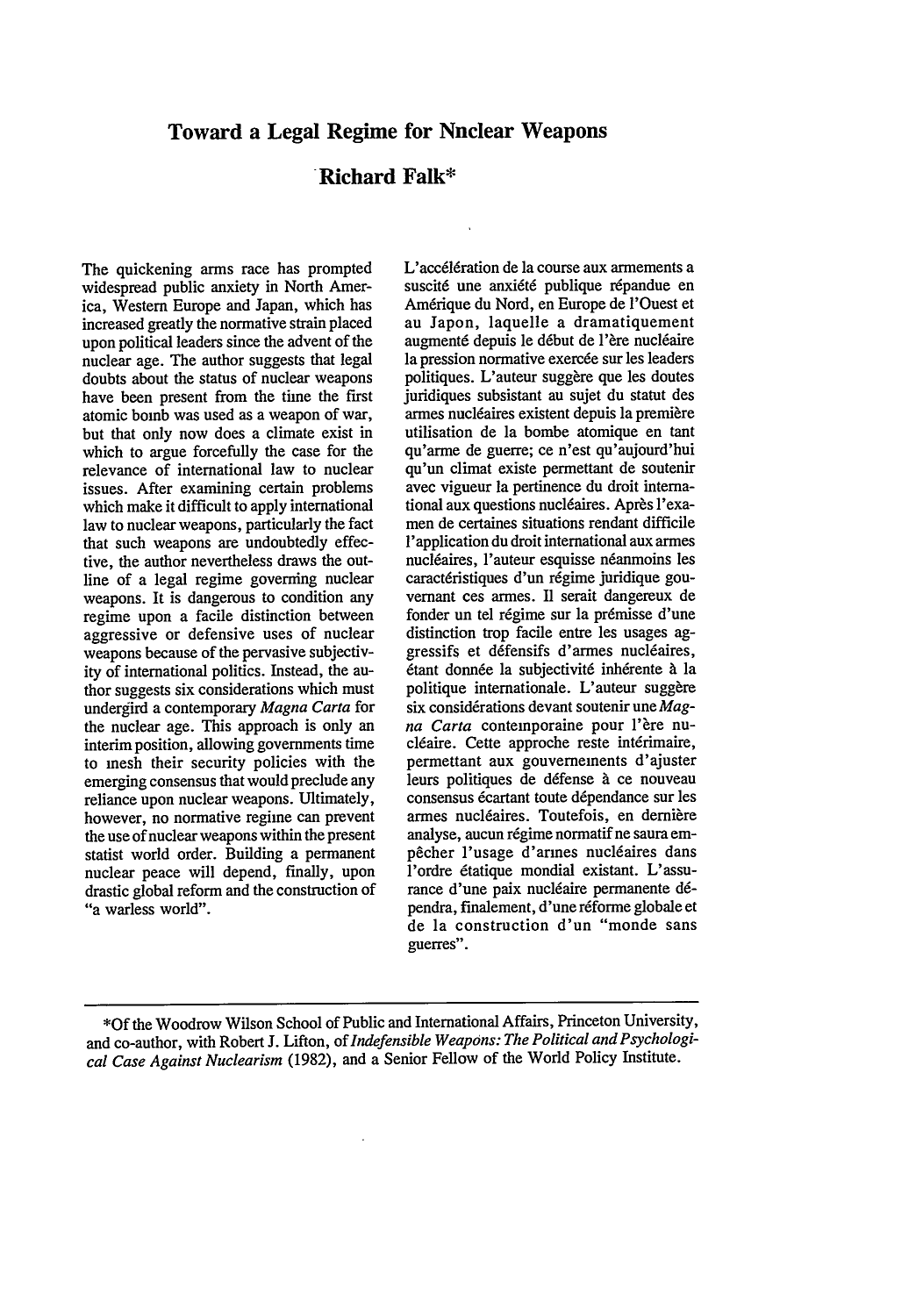### *Synopsis*

# **I. The Ultimate International Law Challenge**

## **H. Toward an International Law Regime for the Nuclear Age**

### **Conclusion**

#### sk. sk.  $\mathcal{R}$

### **I. The Ultimate International Law Challenge**

**Nuclear** weapons have inevitably placed **a normative strain on political leaders.' This strain was "managed" during the first three** decades after 1945 in various ways: **by** periodic calls for disarmament, **by** a general Western policy that emphasized defense against aggression and **by** a diplomacy that from the 1960s onwards sought arms control arrangements to abate the arms race and maintain public confidence in the stability of the overall nuclear situation. More recently, the rising costs and dangers of a quickening arms race have given rise to widespread public anxiety in North America, Western Europe and Japan about the relationship of nuclear weapons to the security of states and to the viability of a global political order constituted principally, but not exclusively, **by** sovereign states.<sup>2</sup>

I"Normative" is used throughout this article to encompass legal, moral, cultural, and biological standards which help draw boundaries between what is morally permissible and appropriate and what is morally impermissible and inappropriate at different levels of societal organization. The focus of this article is upon the interplay between legal norms and the nation-state, in relation to external uses of military power, and more particularly, to reliance on nuclear weapons. In the context of the law of war, there has always been a strong relationship of coherence among these various sources of normative authority. There has also always been a tension between the power orientation of the modern state and the acceptance of normative guidelines in relation to issues of war and peace. This tension has been made more serious in recent decades as a consequence of the steady application of technological innovation to warfare, in a way that makes adherence to normative guidelines strike political leaders as unrealistic. In a sense, this "unrealistic" demand for a modification of such policy prerogatives lies at the core of the current renewed normative inquiry into the status and role of nuclear weapons.

This anxiety also reflects the erosion of the United Nations' position as a source of normative authority, constituted originally to counterbalance and eventually modify the power-centered, fragmented behavior of independent sovereign states and such alliances of these states which aggregate like-minded and partisan political attitudes. The combined effect of the growing dominance of the state over internal political, economic and cultural spheres of action and belief, and its autonomy (or sovereignty) in relation to supranational frameworks, especially in matters of national security, fosters an impression that such states operate in a normative vacuum, especially the superpowers. For a discussion of these depressing dual aspects of the international situation, see Falk, *Nuclear Weapons and the End of Democracy* (1982) 2 Praxis Int'l 1; and Falk, "The Decline of International Order: Normative Regression and Geopolitical Maelstrom" in *Yearbook of World Affairs 1982* (1982) 10.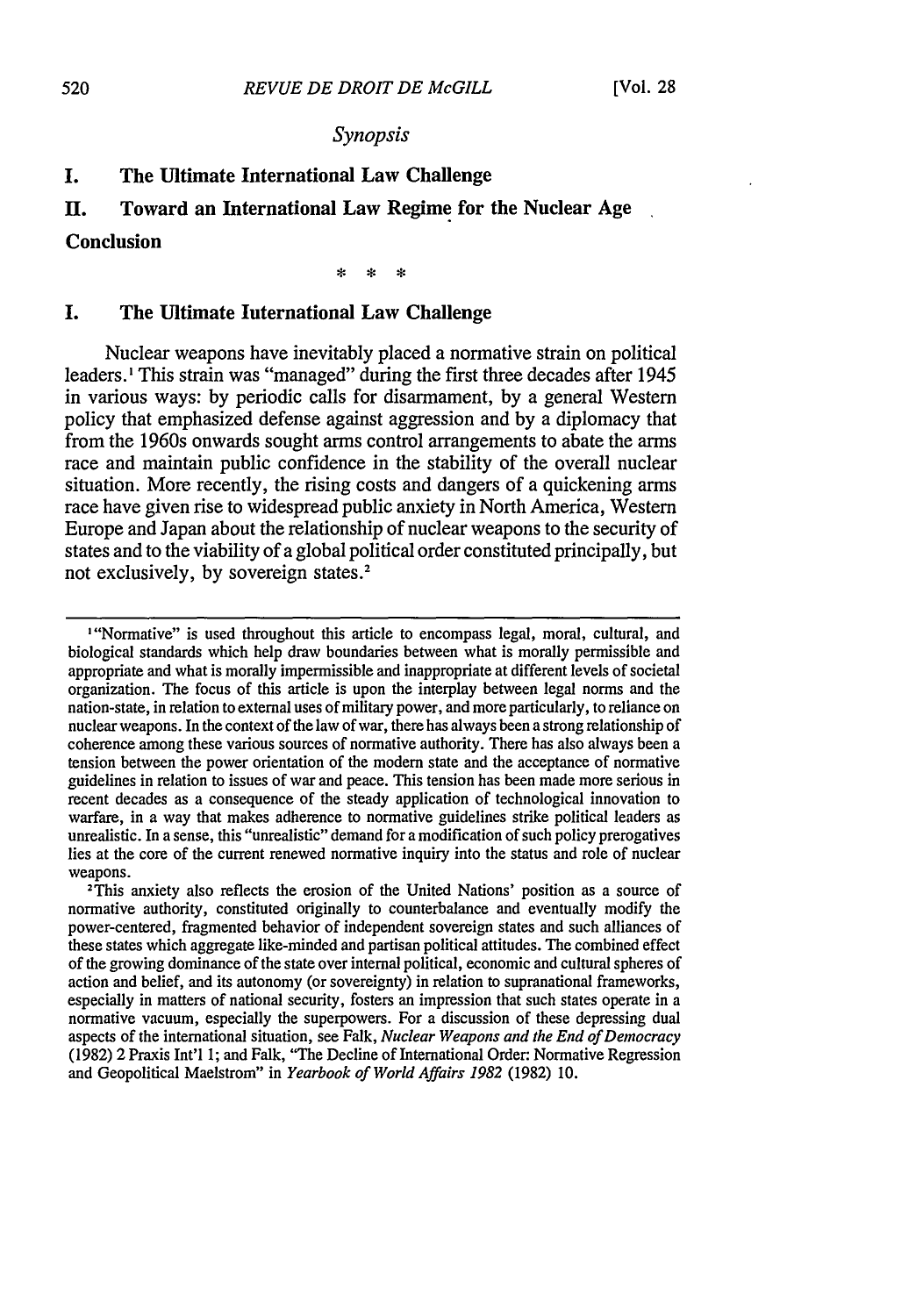This anxiety has taken several forms, but includes important normative dimensions, that is, moral/legal objections to the role currently assigned to nuclear weapons in the strategic thought and actions of the superpowers. Part of this concern has centered on the combined unwillingness and inability of the superpowers to stabilize the arms race in terms of either resource outlays or risks. Another part of this concern has centered on the provocative deployment of specific weapons systems, such as Pershing II and SS-20s in Europe, which appear to invite first strikes or preemptive attacks in periods of acute crisis. This concern has generated as well a wider questioning as to whether any reliance on nuclear weaponry can ever appropriately serve the ends of state power. Implicit in such questioning is a critique of the nuclear encroachment upon the sovereign rights of non-nuclear states and junior alliance partners, whose destinies seem to be entrapped in the dynamics of the rivalry between the United States and the Soviet Union; the old possibility of neutral states opting out of belligerency seems to have become meaningless in a world in which even outer space is understood as a dimension of belligerency, and in which the fallout and the global ecological and economic disruption that would be caused by any major nuclear exchange would certainly ignore national boundaries.

These gathering concerns about the prevailing official thinking on nuclear weapons were most powerfully articulated by Jonathan Schell in his *The Fate of the Earth.3* Schell emphasizes the threats to human survival contained in the nuclear standoff, as well as the disproportion between tactics and technology, because nuclear destruction far outweighs the state interests supposedly being served by such weapons. This disproportion has been highlighted during the presidency of Ronald Reagan by loose talk about limited nuclear wars, first-strike weaponry and prevailing or winning in a protracted nuclear war. In fairness to the Reagan Administration, their loose talk, in each instance, builds upon earlier entrenched official thinking and war plans about the role nuclear weapons should play in relation to the foreign policy of the United States. There also exists a growing public realization that the scale and quality of the Soviet missile build-up in the 1970s went well beyond reasonable defensive requirements. This build-up has raised doubts about Soviet motivations, leading analysts to question Moscow's reasons for building and deploying so many missiles, especially in relation to Europe, including the frequent replacement of missile systems. Perhaps in partial explanation of that build-up, it should be noted that, earlier, Soviet strategic inferiority produced a diplomatic humiliation for them at the time of the Cuban Missile Crisis (1962) and this undoubtedly gave rise to an attitude of "never again" in the Kremlin which enabled weapons builders to enlarge their

<sup>3</sup>J. Schell, *The Fate of the Earth* (1982).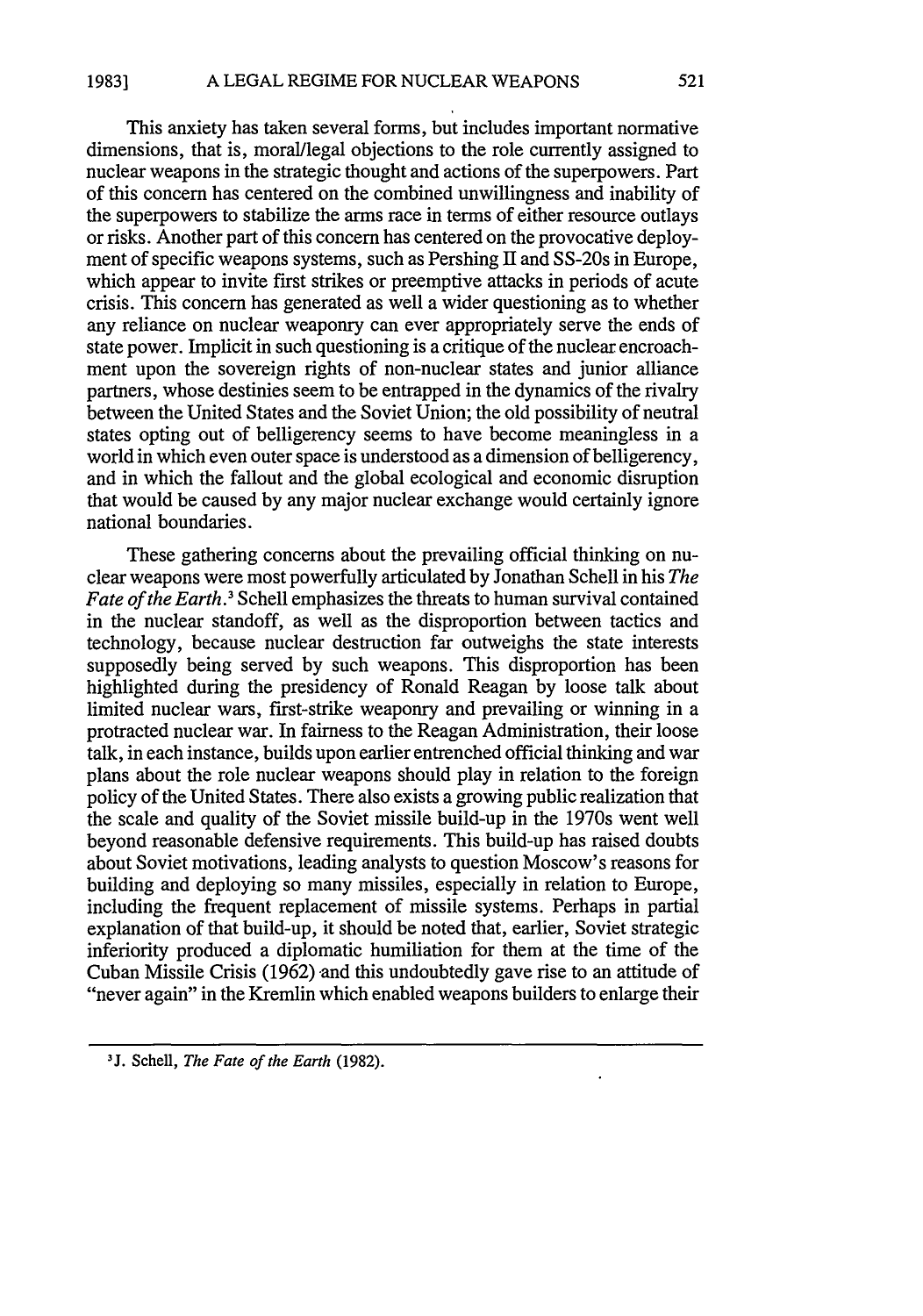claims on Soviet resources. Furthermore, the Soviet Union has no "friends", and arguably is surrounded **by** "enemies", including its East European "satellites" and an antagonistic China with enormous manpower resources and its own growing arsenal of nuclear weapons.4 Each superpower justifies its own continuous search for more and better weapons **by** its perception and representation of the other, including profound uncertainties about the other's ultimate and proximate intentions.

In early **1983,** normative concerns about nuclear weapons are evident in a variety of forms. There is, first of all, a continuing major Western European grassroots effort to prevent the deployment **by NATO** of **572** Pershing **II** and cruise missiles. Additionally, there is Ronald Reagan's somewhat bizarre espousal of an array of twenty-first century advanced defensive weapons, suitably dubbed "Reagan's star wars strategy", which could supposedly provide societies with secure protection against nuclear attack while superseding reliance on deterrence, which is acknowledged for the first time at a leadership level to rest on morally dubious threats to devastate foreign societies.<sup>5</sup> The final adoption of the much discussed Pastoral Letter of the American Catholic bishops, which places the teaching of the Catholic Church on war as applied to nuclear weaponry in direct opposition to many of the principal tenets of prevailing nuclear weapons strategy that have been accepted **by NATO** and the United States since 1945, also reflects a rising consciousness of these issues.<sup>6</sup>

For a partial text of the Pastoral Letter, *The Challenge of Peace: God's Promise and Our Response,* see The New York Times **(5** May **1983)** B **16.** For earlier assessments from a Catholic perspective, see W. Stein, ed., *Nuclear Weapons and Christian Conscience* **(1961).** For skeptical assessment, see Voorst, *The Churches and Nuclear Deterrence* **(1983) 61** Foreign Affairs **827.**

<sup>&</sup>lt;sup>4</sup> One justification that has been advanced for the Soviet build-up in the European theater is to discourage any Western impulse to intervene in Eastern Europe in the event of future challenges directed at Soviet hegemony. <sup>5</sup>

For the Reagan text, see *President's Speech on Military Spending and a New Defense,* The New York Times (24 March **1983) A** 20. The normative aspiration to substitute secure defensive capabilities for current threats to devastate whole societies with weapons of mass destruction is certainly admirable, but there is little reason to suppose that it can ever be made to work with sufficient reliability. Even Reagan talks of this high frontier scenario as a goal for the twenty-first century. We are left with the need for a normative framework that can guide our national security policies at the present time, and lead us toward a safer future. To the extent that high frontier thinking is an alternative to peace and disarmament thinking, it represents one more misguided effort to overcome normative problems **by** proposing another technological fix. For opposing assessments of the feasibility of such developments, see Teller, *Reagan's Courage,* The New York Times **(30** March **1983) A 31;** and Garwin, *Reagan's Riskiness,* The New York Times **(30** March **1983) A 31.** <sup>6</sup>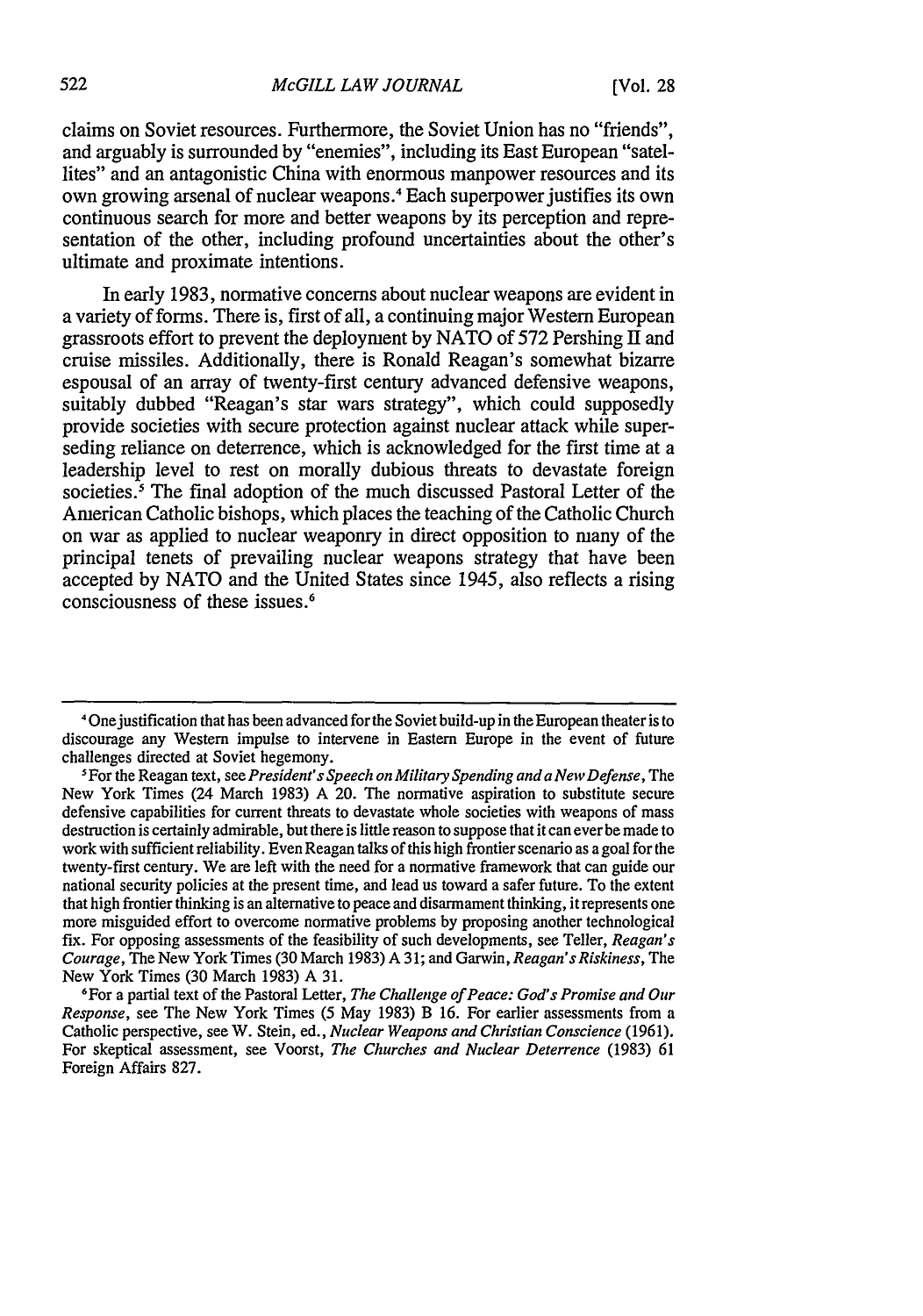Until this broader political and normative public ferment emerged, international lawyers had been comparatively quiet on these momentous issues. Over the years since 1945 there have been, to be sure, a few scholarly discussions pro and con about the legality of nuclear weaponry, but somehow until the 1980s, the debate never was treated in international law circles as very significant.' This neglect has several explanations. The legal issues were clouded from the beginning by the original "popular", and in this sense, legally "non-controversial" use of atomic bombs "to save lives" and bring peace in the closing days of World War II, generally regarded by the victorious powers as a "just" war.8 It also seemed futile to mount a legal case against weapons so obviously useful and powerful, because of the prevailing realities and track record of geopolitics. Specifically, the inability of the West to develop sufficient non-nuclear means to defend Europe and other vital interests on the Asian mainland, in light of a perceived threat resting upon an overall Soviet superiority in conventional forces, and reinforced by the logistical advantages of Soviet dominance of the Asian land mass, made it seem self-denying for Western powers to question the legal status of nuclear weapons. Furthermore, aside from a brief movement in England a couple of decades ago, there was no political pressure mounted by way of a grassroots normative attack. Defending the legality of nuclear weapons is such a thankless task that it undoubtedly seemed to most international lawyers, who meant to be upholding official policies, to be more desirable to maintain a discreet silence on the subject, as long as this was politically possible. All of these elements contributed to the repression of "the legal question". Nevertheless, it is instructive to realize that legal doubts about the status of nuclear weapons have been objectively "present" ever since the Hiroshima explosion. The importance of posing questions now, in 1983, should not be understood only as a response to a new and more aggravated stage in the nuclear arms race, but also. as a belated attempt to consider serious legal issues that, but for the historical circumstances surrounding the original uses, would have been addressed as soon as the first atomic bomb was used as a weapon of war.

If Germany or Japan had developed and used atomic bombs in World War II against the inhabited cities of the victors, the war crimes trials held in Nuremberg or Tokyo would certainly have investigated, and in all probability, condemned, the use of this weapon, and would have punished the

<sup>7</sup>Earlier works on the subject include **G.** Schwarzenberger, *The Legality of Nuclear Weapons (1958);* N. Singh, *Nuclear Weapons and International Law* (1959); and Brownlie, *Some Legal Aspects of the Use of Nuclear Weapons* (1965) 14 Int'l & Comp. L.Q. 437.

**<sup>8</sup> A** useful depiction of the official thinking surrounding the decision to use the atomic bomb against Japan was made by the influential Secretary of War at the time, Henry L. Stinson. See *The Decision to Use the Atomic Bomb* (1947) 194 Harper's Magazine 97.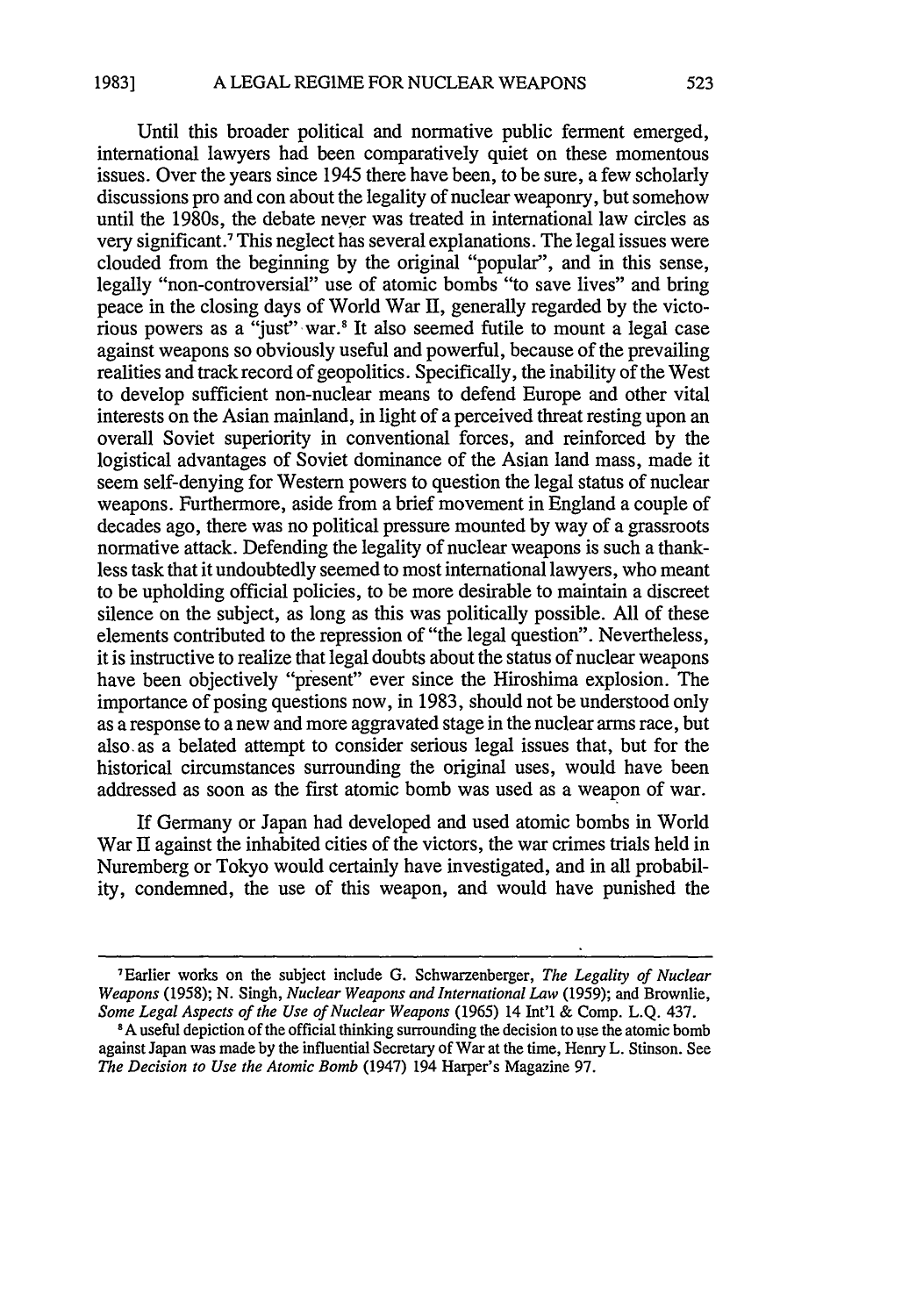officials responsible as war criminals, even had due mitigating account been taken of Allied strategic bombing of Axis cities. 9 The magnitudes of the blasts and the fallout from those original fission bombs would, in my judgment, have led impartial international law experts to regard the atomic attacks on the Japanese cities as having been perpetrated by illegal weapons, or at least as having involved an illegal tactic of war, despite the plausibility of arguments from military necessity and the prior disregard by planners of strategic bombing patterns of the traditional limits of the laws of war. Indeed, the only court that ever investigated the legal arguments surrounding the American attacks on Hiroshima and Nagasaki came clearly and persuasively to the conclusion that they violated international law as it existed in 1945.<sup>10</sup> Nevertheless, despite several relatively obscure legal condemnations over the years, which took place in a variety of international settings, the legal questioning of nuclear weapons has been totally ignored until recently by political leaders and military planners in the nuclear powers, as well as by their publics.

At this time, the international law dimension of the nuclear age is at last becoming prominent, at least in professional and policy-planning circles. A great deal of scholarly work is appearing on all aspects of the topic. International law, as a general rule, is responsive to fluctuations in the political environment, and the last few years have firmly established a climate in which inquiry into the legal status of nuclear weaponry appears "natural", if not unavoidable. The publication of this symposium in the *McGillLaw Journal* is one indication of this new prominence.

In fact, some of this legal questioning is coming from strange sources. There exists a hawkish school of nuclear strategists, which has for years wanted to shape nuclear weapons policy around traditional moral/legal notions of "defense" and "military targets", thereby hoping to overcome normative inhibitions against an aggressive foreign policy and also hoping to reconcile normative considerations with a reliance on nuclear weapons. Proponents of this approach emphasize the "immorality" of city-busting

**<sup>9</sup>** Of course, the "criminal" character of the bombing itself was never considered because of "the victors' justice" limitation on the war crimes proceedings; in other words, to have been condemned, the atomic attacks would have had to have been carried out *only* by the losing side. Victor's justice was not extended in an extreme form to punish the losers for war methods *also* used by the victors. For an excellent discussion of the issue, see R. Minear, *Victors' Justice: The Tokyo War Crimes Trial* (1971). For a more sympathetic construction, see T. Taylor, *Nuremberg and Vietnam: An American Tragedy* (1970).

*<sup>&</sup>quot;0The Shimoda Case* decided by the District Court of Tokyo on 7 December 1963, reprinted in [ 1964] Jap. Ann. Int'l L. 212. For comment and interpretation, see Falk, *The Shimoda Case: A Legal Appraisal of the Atomic Attacks Upon Hiroshima andNagasaki* (1965) 59 Am. J. Int'l L. 759.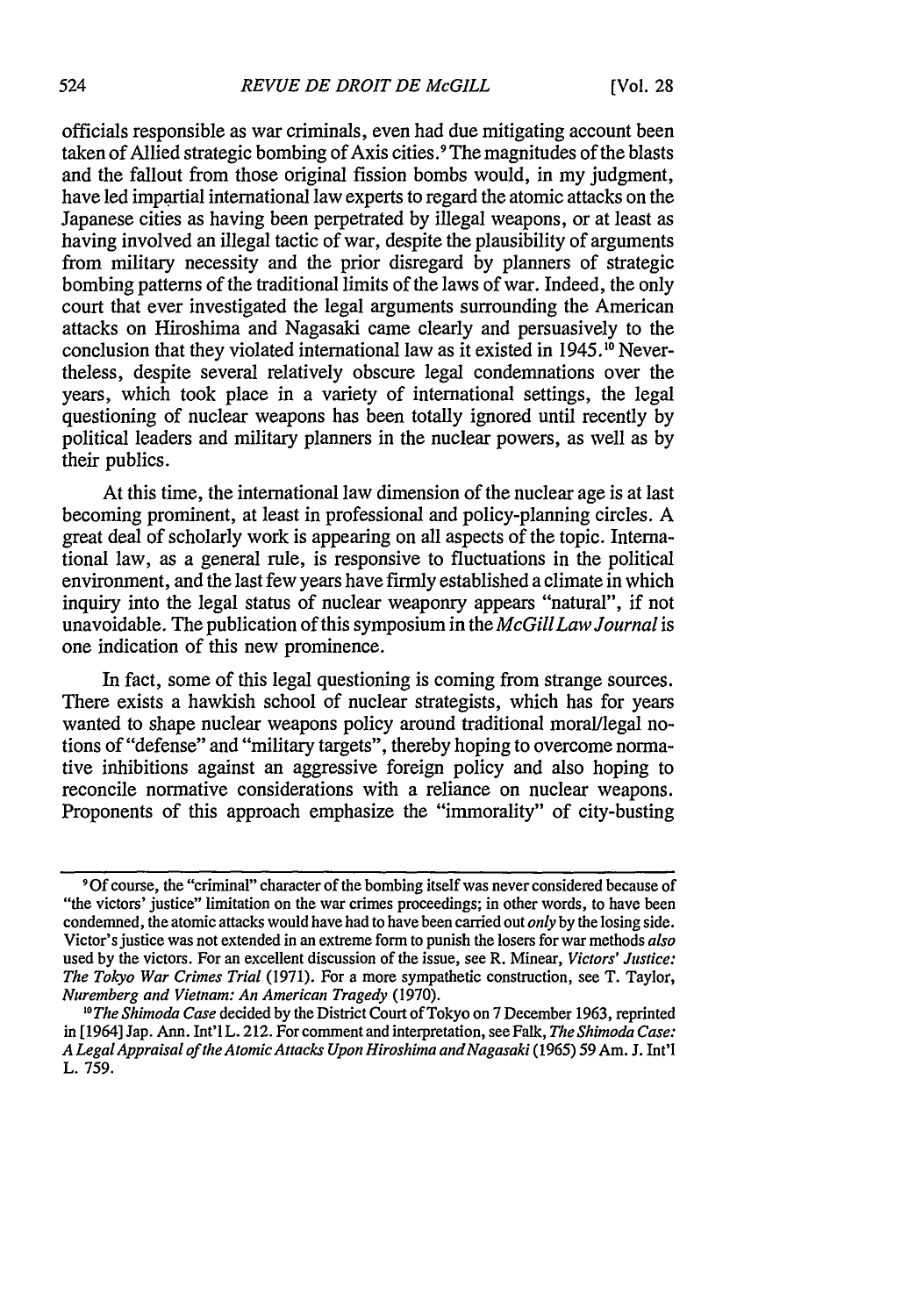weaponry that threatens the indiscriminate devastation of the urban centers of an enemy society, and the "immorality" of apocalyptic thinking that takes no steps to maximize chances of survival should a nuclear war occur. These "normative" critics of mutual terror do not consider abandoning our reliance on nuclear weaponry, but rather argue on behalf of strategic postures which rest upon a provocative mix of civil defense programs (shelters), defensive technologies and accurate weaponry that can concentrate its destructive effect on the enemy's military capabilities, including its command structure." The normative paradox here is evident: this type of reconciliation of nuclear weapons doctrine and weaponry with the core conceptions of the law of war and international morality tends toward a speeding up of the arms race, the design and deployment of first-strike weapons systems, and the adoption of attitudes and doctrines that favor nuclear war-fighting options. In effect, taking international law and morality seriously in *this* manner definitely erodes the crucial firebreak in war-planning that separates conventional and nuclear weaponry, thereby making the outbreak of nuclear war far more likely.

Such a perspective has been recently introduced into international law discourse by a widely noted RAND study.'2 The RAND report has proved irresistible to those international lawyers who are opposed to the legality of nuclear weapons; it seems almost too good to be true. It appears to establish the central point that even a think tank closely aligned with the Pentagon is driven to the conclusion that the principal existing doctrine governing the use of nuclear weapons rests upon a flagrant defiance of international law. In the words of the RAND study, "[d]estruction of societies, destruction as an end in itself, would appear to be directly opposed to the most fundamental principles of international law governing armed conflict".<sup>13</sup> More pointedly: "The concept of Assured Destruction and its derivatives (e.g. economic recovery targeting) appear to be directly opposed to international law and, hence, contrary to both domestic law and DOD directives governing individual actions affecting the acquisition, procurement, and use of weapons." '4 The RAND authors disclose their purpose as being "to help close the chasm that now yawns between international law and U.S. strategic nuclear policies".<sup>15</sup>

<sup>&</sup>lt;sup>11</sup> A clear and influential instance of this perspective is Iklé, *Can Nuclear Deterrence Last Out this Century?* (1973) 51 Foreign Affairs 267. See also C. Gray, *Strategic Studies and Public Policy* [:] *The American Experience* (1982); and K. Payne, *TheBMDDebaie: Ten Years After* (1980) (a Hudson Institute monograph).<br><sup>12</sup> C. Builder & M. Graubard, *The International Law of Armed Conflict: Implications for the* 

*Concept of Assured Destruction* (1982) (RAND Publication Series R-2804-FF).

*<sup>&</sup>quot;Ibid.,* vii.

*<sup>&</sup>quot;'Ibid.,* ix.

*<sup>&</sup>quot;Ibid.,* xiii.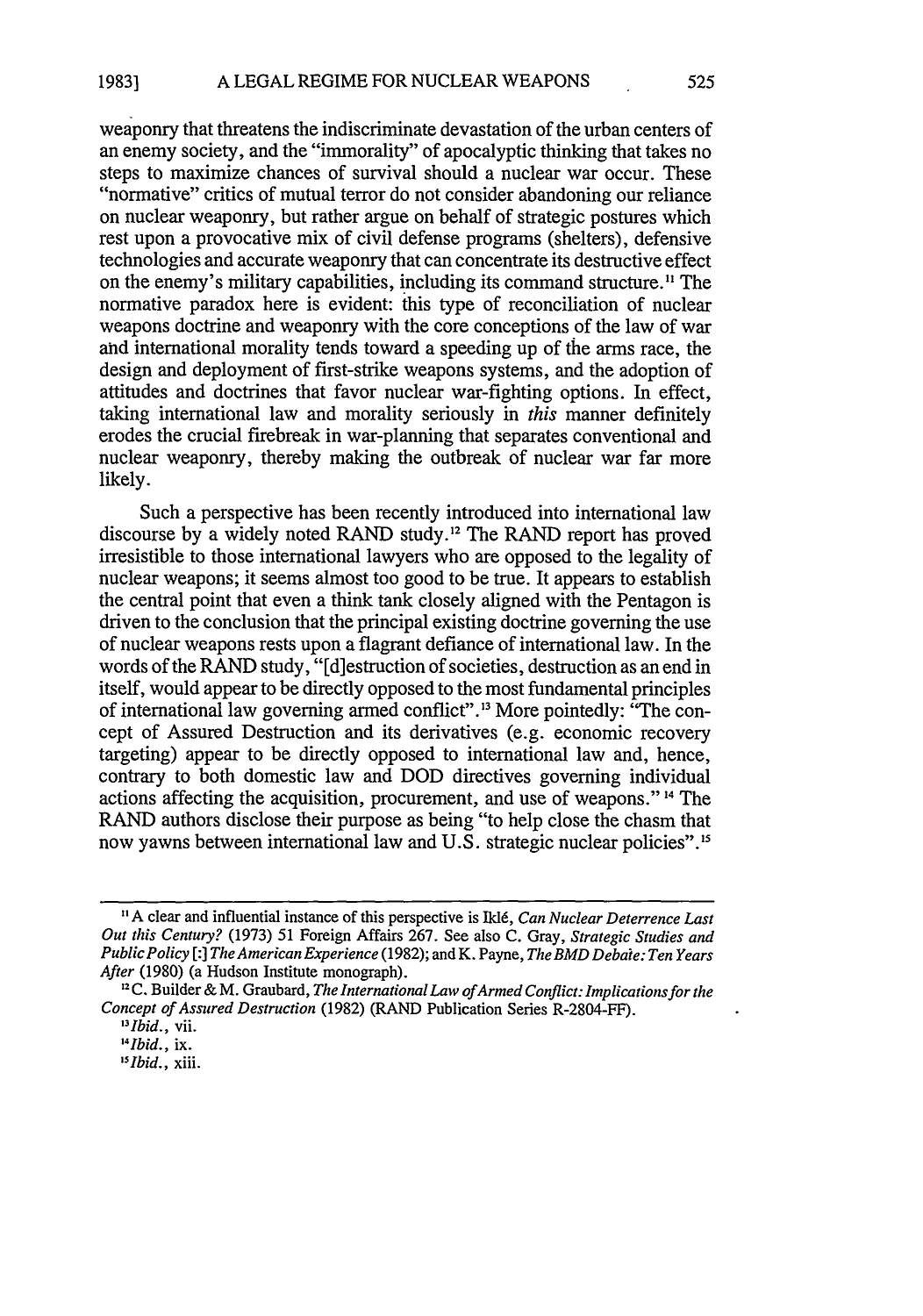### *McGILL LAW JOURNAL*

Indeed, these are extraordinary conclusions, considering their source. In effect, the RAND authors acknowledge an underlying illegality governing United States policy and practice since Hiroshima, a policy and practice characteristic of the United States, of NATO and of Soviet national security.

But it should be noted that this analysis of international law confines itself to a legal condemnation of the doctrine of Mutual Assured Destruction [MAD], and has not been applied to the weapons themselves. The RAND study proposes that "[a]ctual (as opposed to declaratory) U.S. targeting, strike plans, and military forces should be designed only for attacks against military targets and war-supporting activities (i.e. they should be as discriminate as reasonably possible, consistent with their military purposes). What -constitutes war-supporting activities is subject to interpretation; but a safe interpretation under the law would not include civilians or civilian industry unless or until they are converted to military activities that could have a direct effect upon the conflict then being waged (i.e. economic recovery targeting would seem a dubious concept under the international law of armed conflict)." **16** The authors spell out the implications for military research and development as leading to an emphasis on "discriminate, militarily effective weapons".<sup>17</sup> The RAND study never genuinely clarifies the extent to which the operational impact of allowing nuclear weapons to be used against military targets is consistent with the fundamental objectives and principles of the law of war. Surely the cumulative effect of nuclear megatonnage and the wide scope of lethal effects creates "problems" for any general validation of nuclear weapons under international law.

The RAND study establishes some important common grounds for inquiry. It affirms the relevance of international law to strategic planning, and it even insists that policymakers and government international lawyers "closely examine" the consistency of "strategic planning concepts **...** with the law of armed conflict".<sup>18</sup> Beyond this, it alerts "defense intellectuals outside the government, in universities and corporations, to appreciate the essentials, if not the details, of the international law as it applies to strategic planning" and urges them to conform their behavior accordingly and on the basis of their opportunity "to be more independent" than those playing official roles. Such a mandate relies expressly on United States Department of Defense official policy, outlined in DOD Instruction 5500.15 which includes the following language: "All action of the Department of Defense with respect to the acquisition and procurement of weapons, and their intended use in armed

<sup>18</sup> Builder & Graubard, ibid., 57.

 $\overline{\phantom{a}5}$ *Ibid.*, 48.

<sup>&</sup>quot;Ibid., 51. Builder's extremely assertive strategic views confirm this interpretation. See Builder, Why Not First-Strike Counterforce Capabilities [1979] Strategic Rev. 35.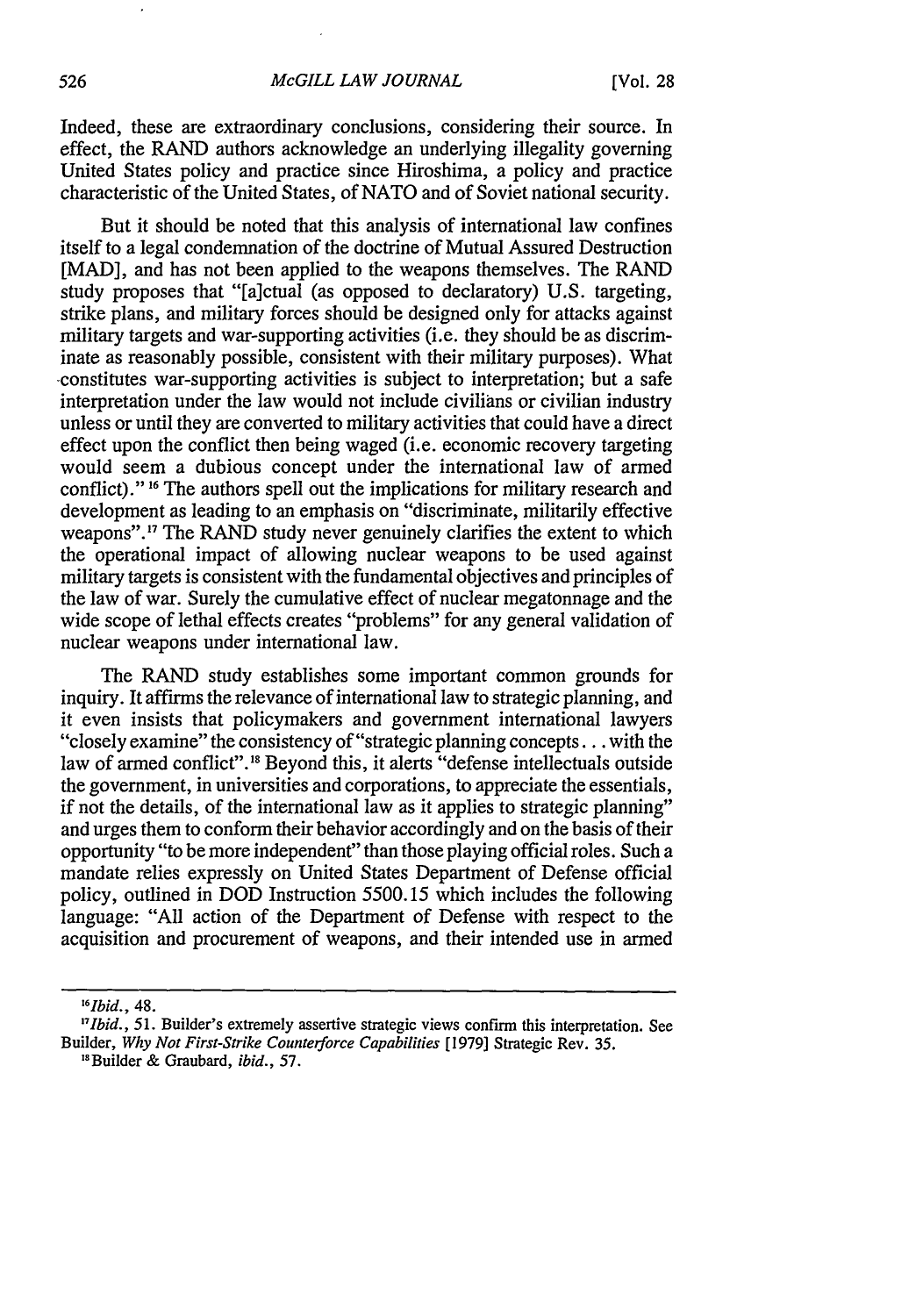conflict, shall be consistent with the obligations assumed by the United States Government under all applicable treaties, with customary international law, and, in particular, with the laws of war." <sup>19</sup> In fact, of course, the United States Government position has rested mainly on a facile and unpersuasive application of *Lotus* reasoning, namely, that states are permitted to do anything not expressly prohibited by rules resting on consent, and that in the absence of an express treaty prohibition, joined by the United States, nuclear weapons may be legally employed.'0 It seems ludicrous to extend the reasoning of the *Lotus* case of 1927, developed to assess a very narrow question of jurisprudential competence in a criminal negligence controversy arising out of a collision on the high seas, to the drastically different circumstances surrounding the consideration of the legal status of nuclear weapons. For one thing, on a jurisprudential level, the issue of whether or not a given activity is prohibited by pre-existing rules is partly a matter of how *general* is the level of appraisal chosen. For instance, while nuclear weapons are not the explicit subject of any agreement binding nuclear weapons states, the main instruments of the pre-existing laws of land warfare prohibit *all* methods of warfare having the characteristics associated with contemplated uses of nuclear weapons. The *Lotus* view of the legal status of new weapons and methods of warfare also flies in the face of the "Martens Clause" inserted in the Preamble to *Hague Convention No. IV* of 1907, concerning the Laws and Customs of War on Land, and is itself generally regarded as a binding element of customary international law. The Martens Clause requires governments to assess "cases not covered by the rules adopted by them" by reference to "the general principles of the law of nations, derived from the usages established among civilized peoples, from the laws of humanity, and from the dictates of public conscience".<sup>21</sup> On such a basis, the overwhelming normative consensus now

:0United States Dep't of the Navy, *U.S. Naval Instructions* (1955), art. 613. See also United States Dep't of the Army, Field Manual 27-10, *The Law of Land Warfare (1956)* 18. For the text of the *Lotus* case, see *The Case of the S.S. "Lotus"* (France v. Turkey) (1927) P.C.I.J., Ser. A., No. 10.

*21 Hague Convention* [No. IV] *Respecting the Laws and Customs of War on Land,* 18 October 1907, 36 Stat. 2277, T.S. No. 539, 1 Bevans 631, Preamble. For reasoning on the

<sup>&</sup>lt;sup>19</sup> See also United States Dep't of the Air Force, *International Law* - *The Conduct of Armed Conflict and Air Operations* (1976) 6-11 (AFP. 110-31). The RAND study also relies on the language of art. 36 of 1977 Geneva Protocol I Additional to the 1949 *Geneva Conventions,* which puts parties to the agreement "under an obligation to determine whether" the employment of a new weapon or method of warfare would "in some or all circumstances" violate international law. The study does not note that the United States representative in the treaty negotiations explicitly ruled out the applicability of Protocol I Additional to nuclear weapons. For discussion of the United States Government view on the non-applicability of Protocol I Additional to nuclear weaponry, see Erickson, *Protocoll:A Merging of the Hague and Geneva* Law of Armed Conflict (1979) 19 Va J. Int'l L. 557, 560. For the text of 1977 Geneva Protocol I Additional Relating to the Protection of Victims of International Armed Conflicts, see U.N. Doc. A/32/144, Annex I, reprinted in (1977) 16 I.L.M. 1391.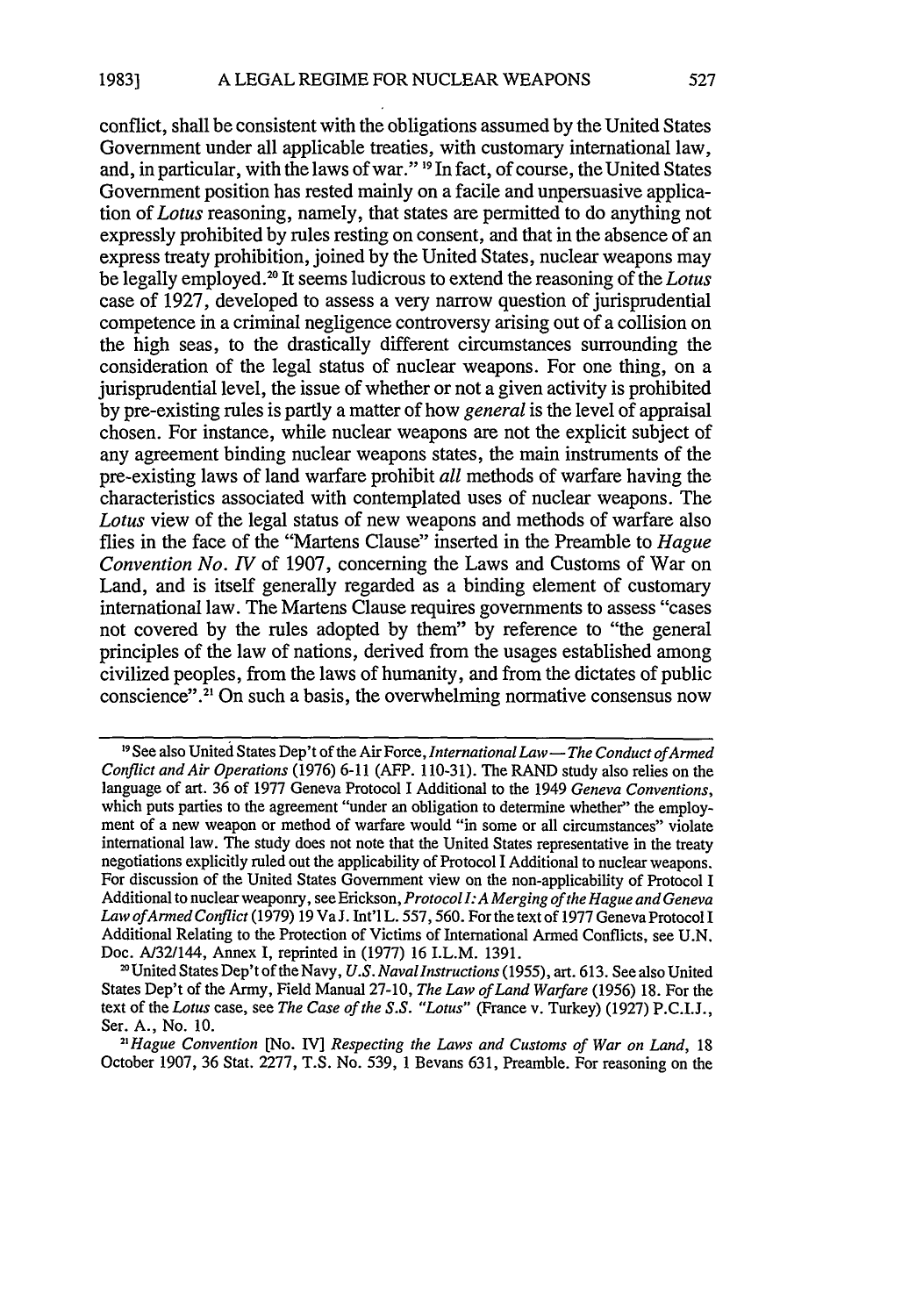operative in international society would *legally* condemn all contemplated roles for nuclear weapons, except "possession" as a hedge against nuclear blackmail; not even a retaliatory use of nuclear weapons could be easily reconciled with most interpretations of the laws of war, given the properties of the weaponry and the difficulty of reconciling any actual use with such principles as "necessity", "proportionality", "discrimination", and "humanity".<sup>22</sup>

Official American strategic doctrine and war plans, despite the apparent embrace of Mutual Assured Destruction, has in fact always emphasized military targeting, and hence has been relatively consistent with the position argued in the RAND study. The service manual formulations with regard to legal status validate nuclear weapons only "against enemy combatants and other military objectives". To the extent that existing doctrines and plans rest on a conception of deterrence based on threats to civilian non-combatants and non-military objectives, these would be illegal under even this narrowest definition of the applicability of international law. However, applying such guidelines, the atomic attacks against Hiroshima and Nagasaki should have been clearly repudiated. Furthermore, current counterforce targeting, while it superficially repudiates city-busting options, and therefore is formally consistent with restricting the role of nuclear weapons to military objectives, is in fact deeply misleading in this crucial respect. Because of the magnitude and properties of current nuclear weapons (involving many times the destructiveness of the atomic bombs of World War II), and because of their contemplated use in and around cities (there are, for instance, sixty-two military objectives targeted within the city limits of Moscow!), the cumulative blast and fallout effects from multiple nuclear explosions, the number of targets regarded as "military", and the clustering of military targets near population centers, even an official policy that limits the use of nuclear weapons by reference to the military character of the target is not different in effect from an overtly indiscriminate targeting policy. Furthermore, the World War II experience with the unrestricted bombardment of cities and with unrestricted submarine warfare suggests that a self-limiting framework of policies and tactics confining deliberate destruction to the enemy's military targets gives way in wartime to considerations of battlefield effectiveness, understood to include strikes against cities to weaken the resolve of the enemy society. Either the restriction implicit in counterforce strategy is meaningless, because "military

relevance of the Martens Clause to this issue, see Falk, Meyrowitz & Sanderson, *Nuclear Weapons and International Law* (1980) (Occasional Paper No. 10, Princeton World Order Studies Program), reprinted in (1980) 20 Indian J. Int'l L. 541.

 $2$  For formulations of these principles, see the General Introduction to International Com- $\cdot$ mission to Enquire into Reported Violations of International Law by Israel During its Invasion of the Lebanon, *Israel in Lebanon* (1983) xi.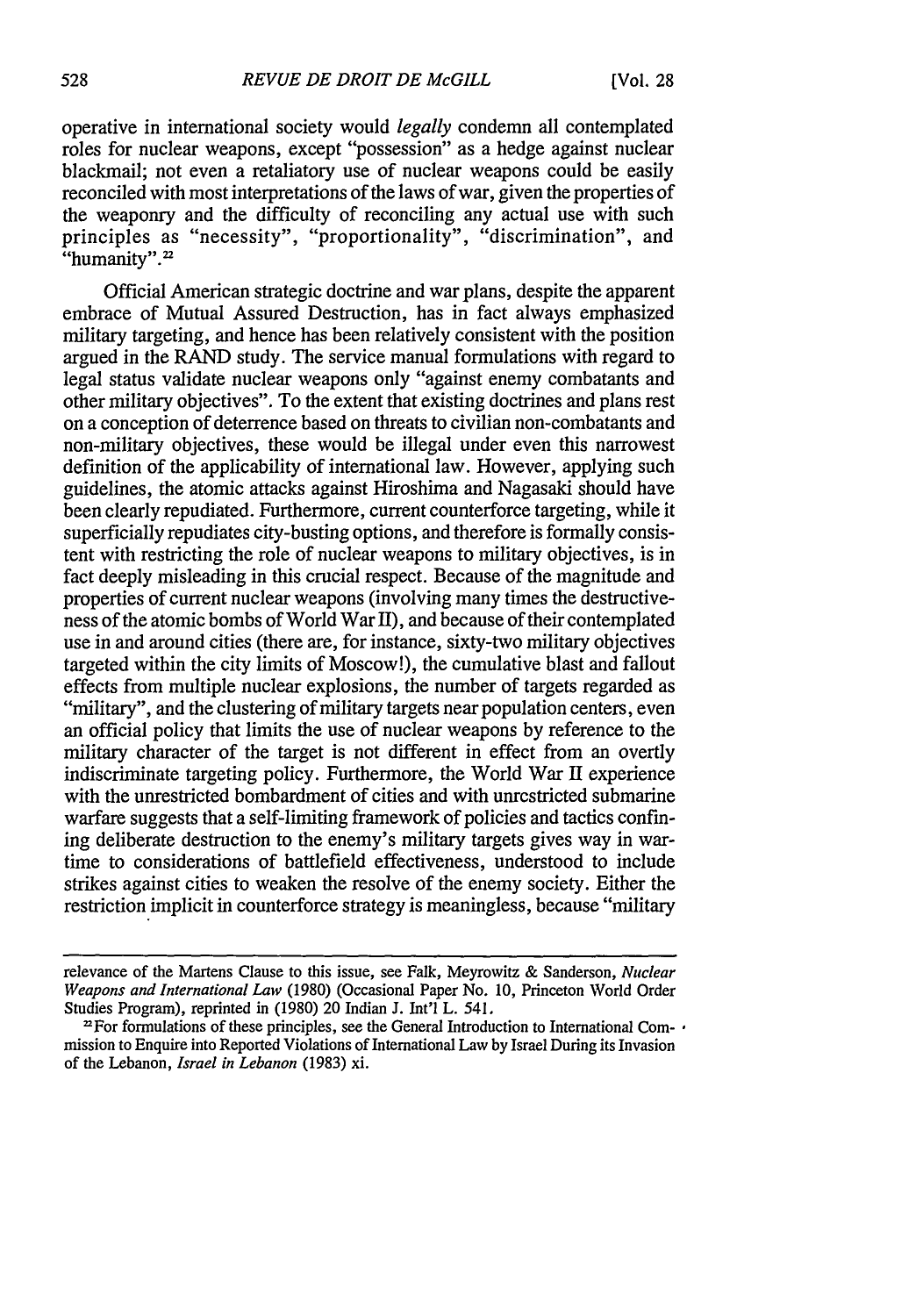target" is given such a loose definition that it includes everything pertaining to a war effort, even civilian morale, or the confining effect of a restricted definition is overlooked under pressure, as was the case with the atomic attacks in World War II, whose rationale rested on their overall role in helping to end the war successfully. No serious attempt has ever been made to determine whether the contemplated uses of the atomic bomb might be in violation **bf** the law of war despite the justification provided. Without a more focused inquiry into what is permitted and prohibited by law, the general public conception that *some* uses of nuclear weapons are legal has the primary effect of providing a rationalization or loophole for virtually *any* use of such weapons.

The present affirmation of the applicability and stature of international law is a challenge to prevailing statist attitudes both within and without government.<sup>23</sup> Let the existing situation be clearly stated. The use of atomic bombs against Hiroshima and Nagasaki was never evaluated in relation to this international law framework by planners and leaders, nor has the subsequent diplomacy of the nuclear age, which has included some twenty documented threats to use nuclear weapons, been in any way sensitive to such legal criteria. 4 In the voluminous literature devoted to the Cuban Missile Crisis, only international lawyers have regarded the international law dimension of the crisis as important, except as it was considered in the detailed planning which was associated with the actual carrying out of the strategic decision.<sup>25</sup>

A climate now exists in which to argue the case for the relevance of international law to nuclear issues. This case can be reinforced by action on the part of those who are politically and morally committed to minimizing the role of nuclear weapons. For reasons of state policy, the Soviet Union seems prepared to lend its official support to most efforts to delegitimize nuclear weapons.<sup>26</sup>

**<sup>3</sup>** See sources cited *supra,* note 2; and Falk, *Some Thoughts on the Decline of International Law and Future Prospects* (1981) 9 Hofstra L. Rev. 399.

<sup>&#</sup>x27;These uses are documented carefully in an exceptionally important article: Ball, *U.S. Strategic Forces* [:] *How Would They be Used* (1982-83) 7 Int'l Security 31, 41-4 (No. 3).

<sup>&</sup>lt;sup>25</sup>For a legal maximalist interpretation of the relevance of international law to nuclear weapons that manages to avoid being a legal polemic, see A. Chayes, *The Cuban Missile Crisis* [:] *International Crises and the Role of Law* (1974).

<sup>&</sup>lt;sup>26</sup>The Soviet position on the nuclear arms race in general has been described well by Soviet dissenters, Roy and Zhores Medvedev, *A Nuclear Samizdat on America's Arms Race,* The Nation [magazine] (16 January 1982) 38. Soviet adoption of an unconditional no-first-use of nuclear weapons pledge is contained in former Communist Party Chairman Brezhnev's "Special Message" of 15 June 1982 to the United Nations General Assembly Second Special Session on Disarmament. The pledge has been reaffirmed by the current Soviet leader, Yuri Andropov.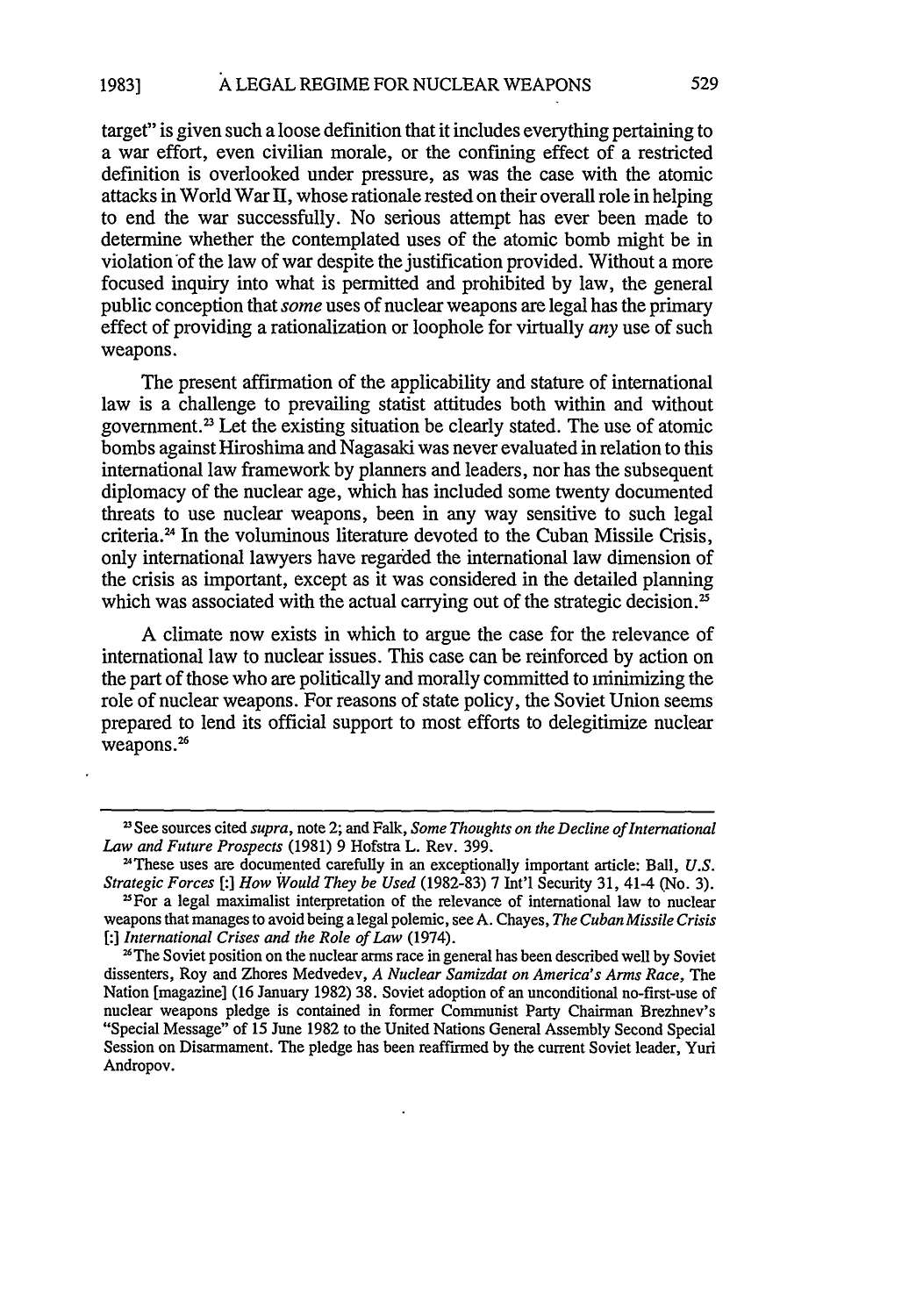There remain, however, several serious preliminary difficulties involved in the application of international law to nuclear weapons. First of all, nuclear weaponry is possessed by rival states in a world characterized by acute and pervasive distrust; nuclear disarmament, beyond certain fairly high thresholds, continues to be viewed as unrealistic, because it would create unacceptable political temptations and vulnerabilities. As a consequence of this practical constraint, rival states are likely to retain offsetting nuclear weapons capabilities for the indefinite future, and to insist on at least a posture of minimum deterrence, that is, their possession and a threat, implied at least, to retaliate with nuclear weapons against nuclear attack. Even this form of minimization of the role of nuclear weapons is likely to sustain some type of nuclear arms race, as each side will want to be confident that its nuclear weapons capability and its overall capability for response do not become vulnerable to surprise attack as a result of secret machinations by its rival.<sup>27</sup>

Secondly, as the underlying technology needed to produce nuclear warheads becomes more familiar and refined, the possibility of additional political actors, including dissident armed groups, or even criminal gangs, acquiring nuclear weapons will grow greater. In relation to these prospects of nuclear proliferation, the existing nuclear weapons states are unlikely to give up their hedges against nuclear blackmail by altogether renouncing both nuclear possession and use options. In any event, as long as the technological base persists for producing nuclear weapons, their production and reintroduction into defense arsenals can never be reliably ruled out.

Thirdly, and perhaps most disturbingly, as long as nuclear weapons remain under the control of governments, and as long as armed conflict persists in international relations, there exists a grave danger that any available weapon or tactic, regardless of its normative status, would be introduced into battle, if it were perceived by the leaders involved to be centrally decisive. Throughout the history of modern warfare, going at least as far back as the futile effort to banish the crossbow, weapons that are effective on the battlefield or in relation to defeating an enemy society have been used without consideration of legal (or moral, or cultural) restrictions." Nuclear weapons,

<sup>&</sup>lt;sup>27</sup>The case for nuclear deterrence along present lines is developed ably by Mandlebaum, "International Stability and Nuclear Order: The First Nuclear Regime" in D. Gompert & M. Mandlebaum, *Nuclear Weapons and World Politics* (1977) 13.

<sup>&</sup>lt;sup>28</sup> Modern war has grown into an unconditional contest of wills, in which every means and tactic of destruction will be used by political leaders with "a clear conscience". The ideological grounding for this secular absolutism is formulated most clearly in the writings of Machiavelli and Clausewitz. For an analysis of this relation, see W. Gallie, *Philosophers of Peace and War* (1978) 37-65; and R. Lifton & R. Falk, *Indefensible Weapons: The Political andPsychological Case Against Nuclearism* (1982) 23943. Despite the normative doubts now being raised about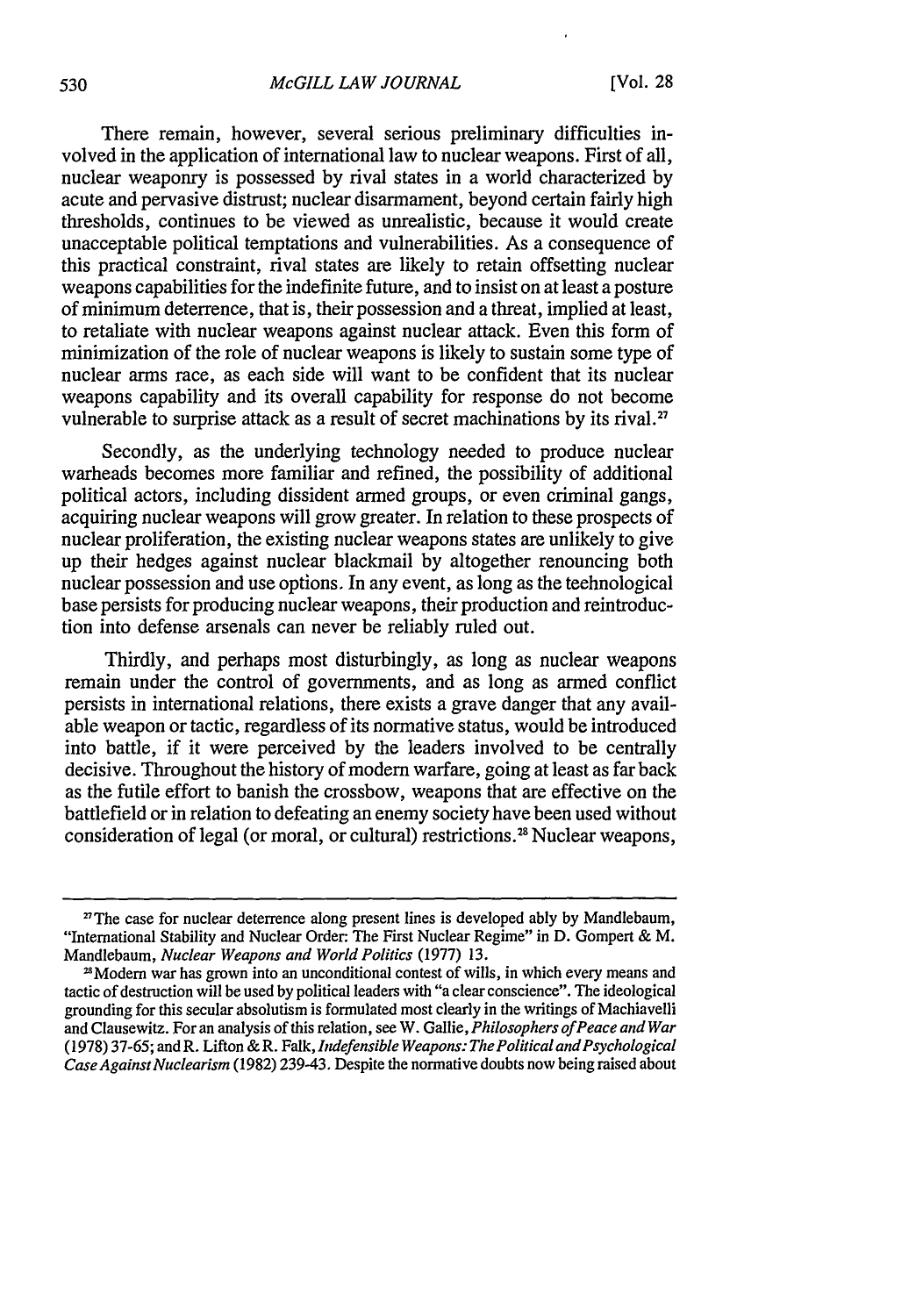whatever else they might be, are regarded as effective, at least in their threat role as guardians of political survival. Indeed, it would be easy to contrive rationalizations that "illegal" *threats* to use nuclear weapons against cities and civilians "save lives", safeguard the prospects of "human survival" and make indispensable peacekeeping contributions by way of the prevention of war. Post-1918 efforts to prohibit the use of poison gas weaponry do not provide much reassurance to the contrary. It is true that the legal prohibition may have operated as a marginal factor in discouraging the use of such weapons and in building moral/legal inhibitions in world leaders against use in wartime. Nevertheless, the evidence suggests overwhelmingly that the non-use of these weapons in major conflicts that have taken place since World War I is related more importantly to doubts about their "effectiveness" under battlefield conditions, and to the existence of alternative methods of carrying out belligerent missions. In essence, the argument I am making rests on the central proposition that because of the way states wage war- the unconditionality of the means they use whenever issues of victory and defeat arise **-** it is unlikely in the extreme that international law constraints on nuclear weapons by themselves will hold up in times of severe international crisis. Because a large number of these weapons will be retained, under the best of foreseeable circumstances, these weapons will be likely to be used to the extent that it seems to leaders that the outcome of a war is at stake. Countries such as Israel, France and Great Britain presumably possess nuclear weapons as a warning to their enemies not to push them too far, and there is every reason to suppose that rather than accept military defeat, such weapons would be used, regardless of their legal status. To put the matter differently, international law cannot hope to regulate the pursuit of decisive military state interests, and nuclear weapons are manifestly weapons of military decisiveness.

Fourthly, and more obscurely, the indirect reliance on nuclear weaponry to assist in achieving a variety of foreign policy goals is deeply embedded in bureaucratic thinking, at least in the United States and the NATO countries, about upholding "national security" at "acceptable" costs. To relinquish such a reliance will require very determined political leadership in the two superpowers, especially in the West, where first-use nuclear options remain con-

nuclear weapons, there has, as yet, been no serious challenge directed at these unrestricted war-making prerogatives of states, and without a *"Magna Carta* for the nuclear age", the legal doubts being currently raised about the status of nuclear weapons, even if they come to be embodied in some authoritative form, will be cast aside in time of emergency. These doubts may, nevertheless, be functional, to the extent that they prompt policies and weapons deployments that operate *as if* these weapons were illegitimate; in effect, the legal challenge may contribute to the replacement of "early use" scenarios, and this by itself would reduce greatly the risks and anxieties associated with the existence of nuclear weapons.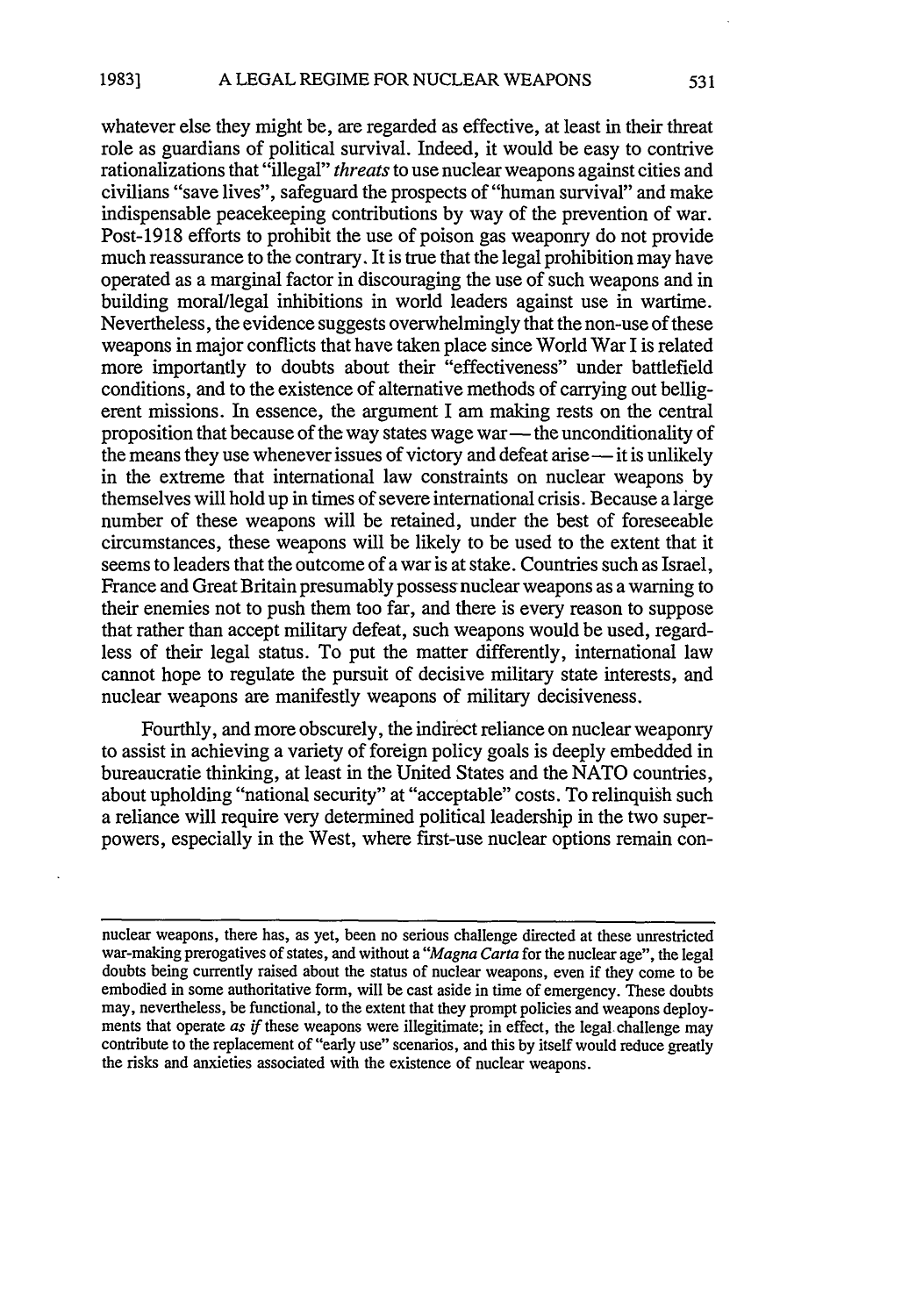scious premises of existing foreign policy.<sup>29</sup> Nuclear weapons apologists, including those who reaffirm the explicit relevance of international law to such decision making, argue for "defensive" roles for these weapons (against "aggression") and "military" uses (against silos, bases and command centers). These lines of argument are consistent with an *abstract* application of the traditional international law of war to nuclear weapons and tactics in the spirit of the Martens Clause. The strategic implications of such an application are to encourage the development and deployment of neutron bombs, ABM and "high frontier" weaponry, civil defense preparations, increasing the accuracy of weapons, and provocative political plans and strategies. The net effect of such strategies is to overcome inhibitions on the first use of nuclear weapons in a conflict situation, because the inhibitions of terror associated with MAD are weakened.<sup>30</sup> In effect, the nuclear/non-nuclear firebreak is eroded, if not cast aside. The ironic result seems to be that taking international law seriously, given the accompanying implausibility of getting rid of nuclear weapons or of transforming international relations in a more pacific direction, may actually clear the path for nuclear war-fighting doctrines, policies and capabilities.<sup>31</sup> This is the main operative effect of the RAND study, especially

<sup>30</sup> The full implications of the main alternative strategic positions are discussed in Keeny  $\&$ Panofsky, *MAD Versus NUTS [:] Can Doctrine or Weaponry Remedy the Mutual Hostage Relationship of the Superpowers?* (1981) 60 Foreign Affairs 287.

<sup>31</sup> At some level of jurisprudential reflection, this "ironic effect" of international law analysis suggests a defect or bias in the RAND rendering of the law of war *vis-d-vis* nuclear weaponry. See Builder & Graubard, *supra,* note 12. One way out, of course, is to condemn nuclear weaponry as illegal *per se,* because of its attributes, rather than to focus analysis, as had been traditional prior to nuclear weapons, on the probable contexts of their use, that is, on the targets. Another way out would be to formulate a new kind of analysis based upon an interpretation of the hierarchy of objectives pursued by the international law of war in the nuclear age, placing the avoidance of any use of nuclear weapons at the pinnacle of the hierarchy.

<sup>2&#</sup>x27;For an indication of the extent of reliance on first use options, see Payne, *Deterrence, Arms Control, and U.S. StrategicDoctrine* (1981) 25 Orbis 747. In opposition to such reliance lies the main importance of no-first-use proposals and pledges. A main consequence of renouncing first-use policy options is the refashioning of foreign policy in two directions: reducing the overall nuclear undertaking (that is, precluding any credible defense for certain kinds of attacks on foreign societies) or upholding an earlier commitment by reliance on the sufficiency of non-nuclear military capabilities. To what extent, for instance, are current NATO force requirements for the non-nuclear defense of Western Europe being exaggerated by way of a myth of conventional inferiority? How real, in any event, is the threat of a Soviet armed attack upon Western Europe? Even if denuclearization is the exclusive goal, tactical choices are not self-evident because a process of realignment within NATO could produce the opposite results by restoring first-use options by way of a West German decision to develop its own nuclear strike force. For recent discussion of these issues, see Bundy, Kennan, McNamara & *Smith, Nuclear Weapons and the Atlantic Alliance* (1982) 60 Foreign Affairs 753. For a skeptical response, see Kaiser, Leber, Mertes & Schulze, *Nuclear Weapons and the Preservation of Peace* (1982) 60 Foreign Affairs 1157.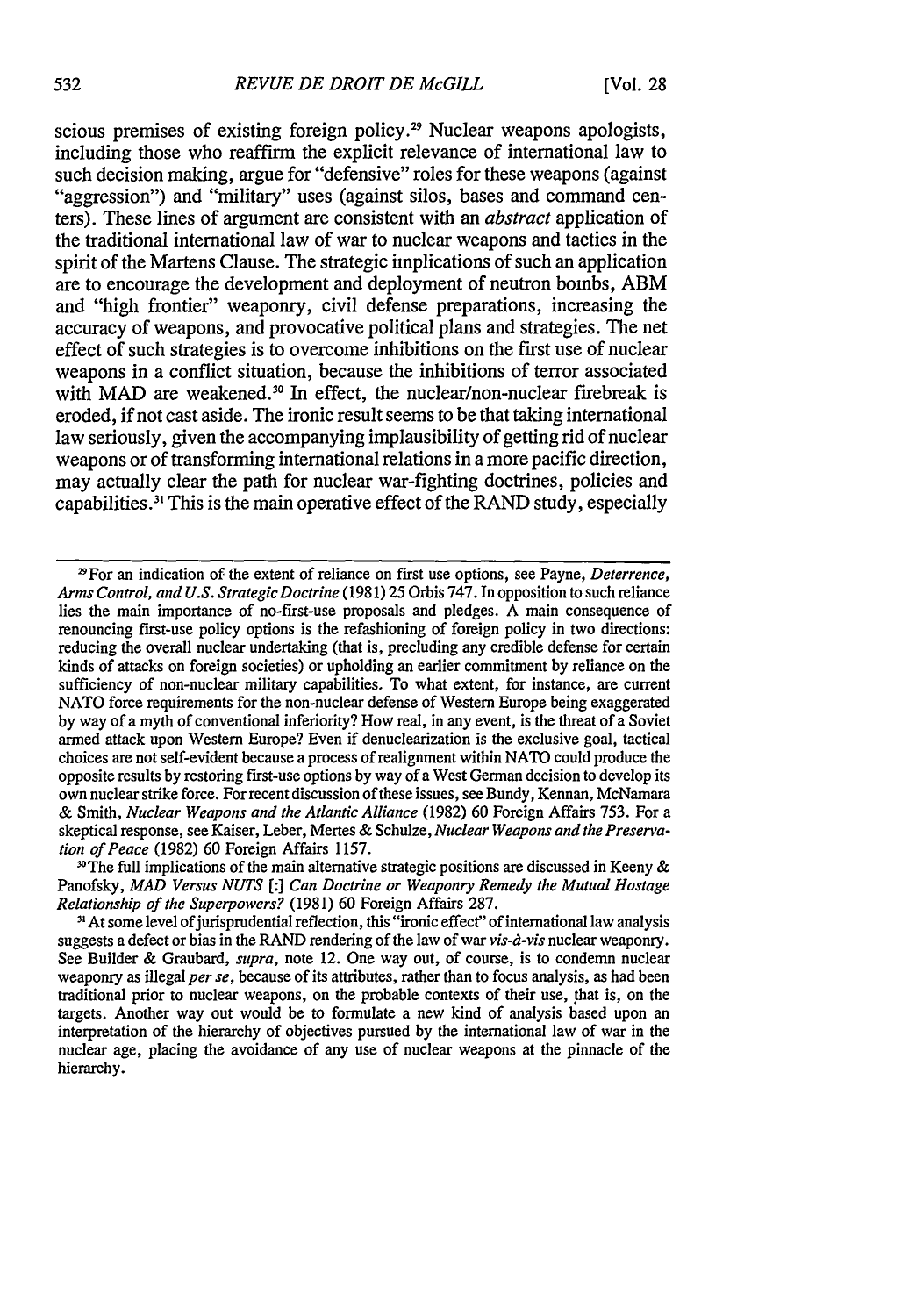in light of the policy directions of those who are presently urging an accelerated arms race and the development and deployment of destabilizing weapons systems **.32**

The complexity of the fifth obstacle to the application of international law to these weapons is as follows: some minimalist variant of MAD provides, arguably, the best hope of avoiding any future use of nuclear weapons and of slowing down the arms race, and yet MAD is presently most flagrantly in violation of international law, as this law has been generally understood.<sup>33</sup> Furthermore, MAD does provide potential adversaries with reassurances that nuclear weapons are being held only against the remote contingency of the necessity of retaliation against prior nuclear attack. The essence of deterrence is to make the potential nuclear attacker anticipate with as much certainty as possible the devastation of his own country. If deterrence is made more compatible with the RAND reading of international law, then all or some of the following effects could come about: deterrence would in fact be hypocritical in its application (that is, because of the nature of the attacking weapons and of the locations and variety of military targets, counterforce limitations will not in fact save either cities or the civilian population from nuclear devastation); MAD would be less effective as a deterrent (that is, the attacker might regard the prospect of retailiation against those of his military targets that are separated geographically from places of civilian habitation as an acceptable and even rational risk to be counted as part of the cost of a nuclear surprise attack and victory); finally, deterrence would prove less and less reassuring to a rival in a period of acute crisis (that is, if the other side might reasonably attack, then pressure to stage a preemptive first strike necessarily grows).

There may be no fully satisfactory way to circumvent entirely this fifth obstacle. However, I think there is a line of analysis that more validly uses the international law heritage to minimize the role of nuclear weapons in diplomacy. The jurisprudential "concession" that will enable this reformulation is a variant of Catholic "just war" moral reasoning, which allows the choice of a lesser evil under certain circumstances of belligerency.

**<sup>32</sup>**Indeed, overt doctrine since 1974 has emphasized military targeting, under such rubrics as "flexible response" and "counterforce". See Leitenberg, *Presidential Directive (P.D.) 59: United States Nuclear Weapon Targeting Policy* (1981) 18 J. Peace Research 309; Beres, *Tilting Toward Thanatos: America's "Countervailing" Nuclear Strategy* (1981) 34 World Politics **25;** and L. Beres, *Mimicking Sisyphus: America's Countervailing Nuclear Strategy* (1983).

 $\mu$  The illegality of nuclear weapons is a firm conclusion of the RAND study. See Builder & Graubard, *supra,* note 12. This assessment is reinforced by the analysis of the Catholic Bishops' Pastoral Letter. See *supra,* note 6.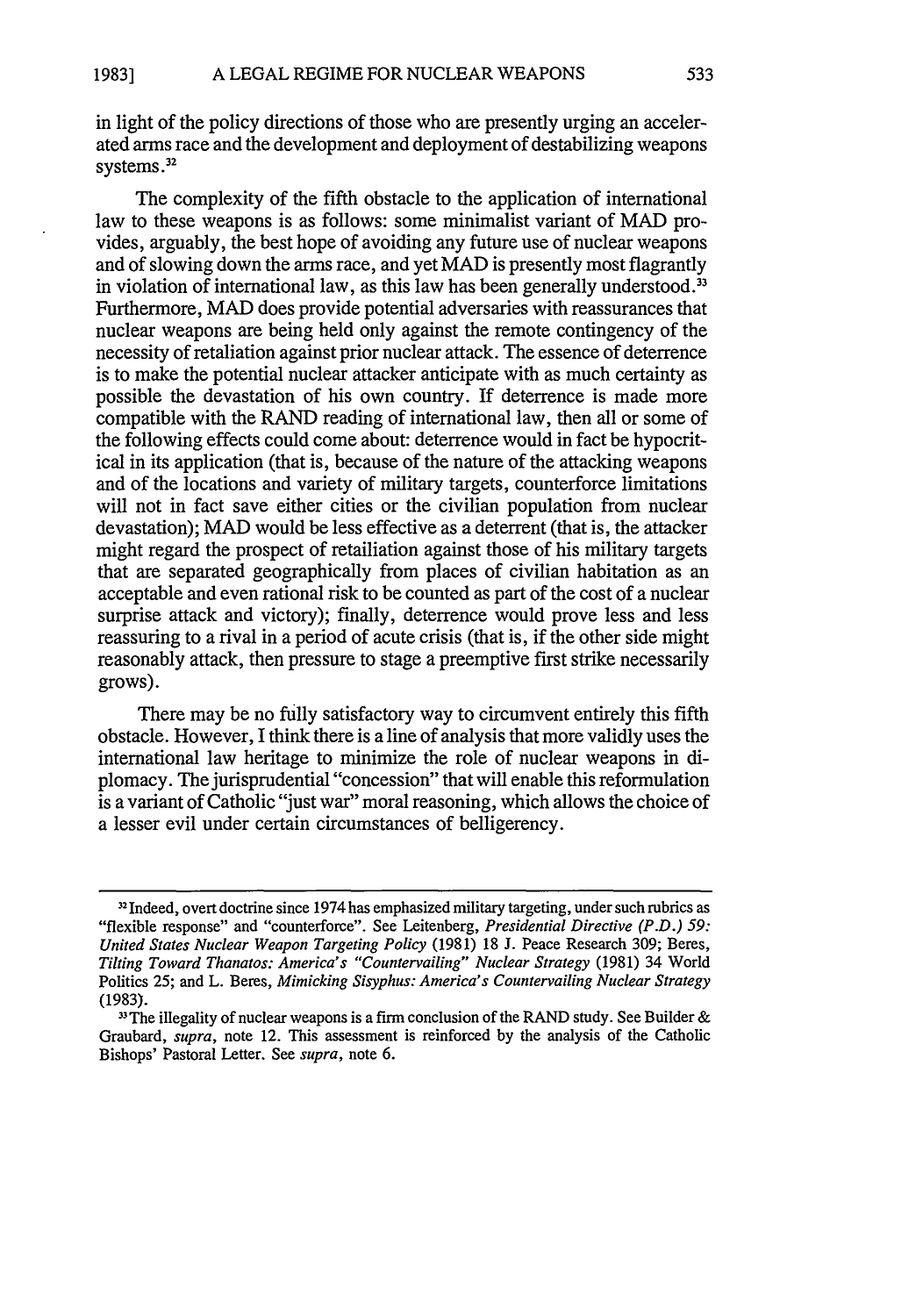It should be evident by now that serious reflection on the relevance of international law to the status of nuclear weapons will be unavoidably controversial at this stage, and also, that it is, to some extent, both inconclusive and tragic. One is not proceeding on the basis of a clean slate. Thousands of nuclear weapons exist, many thousands more are in the planning and development stages, and it is almost inconceivable that the expenditure of so many billions of dollars and the resulting accumulation of towering structures of bureaucratic influence can be overcome easily. At the same time, the overall normative dimension provides firm grounds upon which to premise a critique of existing nuclear weapons policy and practice. Definite improvements can be made in present policies, and in public expectations governing the use of nuclear weapons without waiting for the darkness of catastrophe or the lightness of utopia to come upon us. Such improvements might increase the prospects for a peaceful transition over time to a denuclearized world.

### **I.** Toward an International Law Regime for the Nuclear Age

The quest for a legal regime rooted in the dynamics of the state system of world order is adversely conditioned by the continuing predominance of a Machiavellian tradition of political leadership.<sup>34</sup> That is, war as an option of national policy cannot be ruled out by legal fiat, and the legalist efforts of this century to do so, by way of renouncing "aggressive war" options, largely constitute a fraud on the public's consciousness and moral concerns. Because the governments of sovereign states are the highest decision-makers, especially if the political institutions of the United Nations are either inoperative or are discounted as partisan, self-serving interpretations of the legal status of controversial uses of force are made. These circumstances are the rule, not the exception. That is, politically congenial uses of force are routinely characterized as "defensive", whereas politically hostile uses of force are condemned as "aggressive". To some extent, this incoherence flows from polemical uses of the law to serve the interests of state power, but to some extent, it also genuinely reflects a "misperception" that follows from the diversity of perspectives of different states, with different accesses to information, and different ideologies, cultures and worldviews.

This pervasive subjectivity in international politics makes it exceedingly dangerous to tie any restraint on methods of warfare to a characterization of the context of the war as "defensive". 35 The extension of the aggression/

**<sup>11</sup>See** R. Tucker, *Politics as Leadership* (1981) 114-57; and Lifton & Falk, *supra,* note 28, 239-43.

<sup>&</sup>lt;sup>35</sup>Note that under post-1928 international law, only defensive uses of force in international affairs are "legal". It is also the case that the international law of war is impartial as between the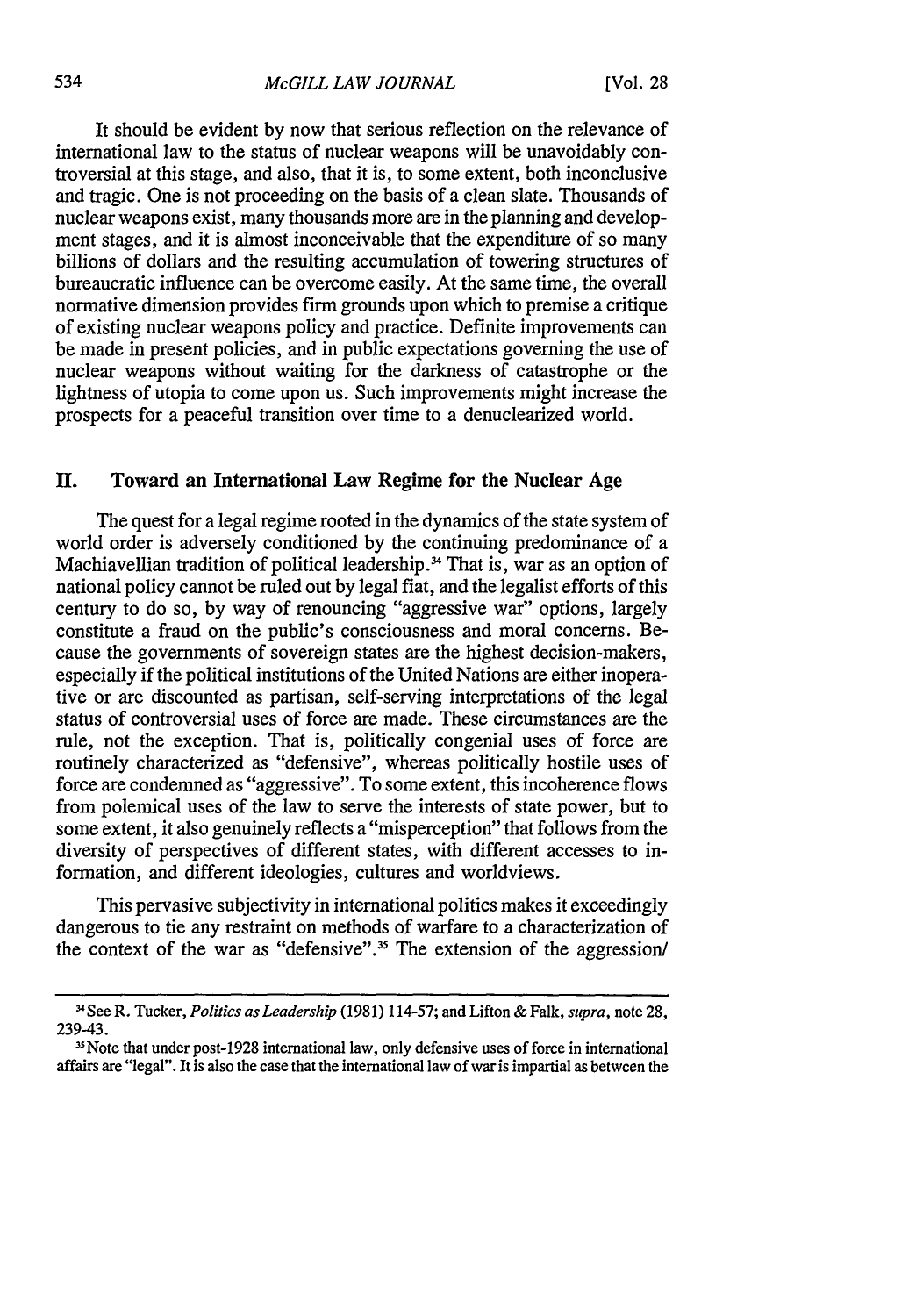defense framework to the dimension of nuclear weapons policy is seriously flawed on both conceptual and policy grounds: on conceptual grounds, it regressively merges *jus ad bello* analysis with a determination of relative *jus in bello* rights (that is, it allows the self-styled defending state to use nuclear weapons proportionately and with discrimination); $36$  on policy grounds, it weakens the inhibition on the recourse to nuclear weapons, and also dilutes incentives to plan non-nuclear defense strategies.

In articulating the contours of an international law regime responsive to the nuclear age, three goals of policy seem to be paramount:  $(a)$  avoiding nuclear war; (b) minimizing crisis instability;<sup>37</sup> and (c) reducing the arms race. These three overriding objectives are phrased so as to take account of the international political setting. Also, they are complementary, but they are not necessarily consistent with one another in all applications. For instance, promoting objective (b) crisis stability, may in certain circumstances require increased defense outlays to maintain an assured invulnerability of retaliatory capabilities to a surprise attack and, hence, represents a setback for objective (c).

Also, each of these objectives requires extensive interpretation to be made operational, and interpretation is necessarily susceptible to a variety of good faith outcomes. One interpreter might argue that the way to avoid nuclear war is to achieve decisive superiority over the other side, because it alone threatens the international *status quo.* Another equally sincere interpreter might contend that only by renouncing all political violence in international affairs is it possible to avoid nuclear war, because participation in any armed conflict contains unacceptable risks of escalation. In effect, this latter position moves in the direction of conceiving the realization of objective (a) as dependent upon the construction of an overall global peace system. Acknowledging these difficulties with the operationalization of these objectives, this framework for a legal regime helps to organize and focus inquiry; it cannot hope to resolve all policy differences, except to the extent that it acts as a value-oriented appeal to a community of scholars and policy-makers to renounce the use of nuclear weapons altogether.

<sup>37</sup> That is, minimizing the temptation in a period of heightened international tensions to have recourse to war or to nuclear weapons, either because it looks as if an advantage could be seized or a dangerous vulnerability neutralized; mutuality as between nuclear rivals is better assurance of stability than military superiority, especially forms of superiority that might be nullified or reduced by a surprise attack.

permissible tactics relied upon by "aggressor" and "defender". In effect, the law of peace *(jus ad bello)* renounces "aggressive" uses of force, while the law of war *(jus in bello)* accepts a shared framework of restraining rules, principles and agreements.

<sup>&</sup>lt;sup>36</sup>This is the consequence of Eugene V. Rostow's and John Norton Moore's analyses of these issues. ForRostow's view, see (1982) 76 Proc. Am. Soc. Int'l L. (forthcoming). Moore's views can be found in (1983) 9 Brooklyn J. Int'l L. (forthcoming).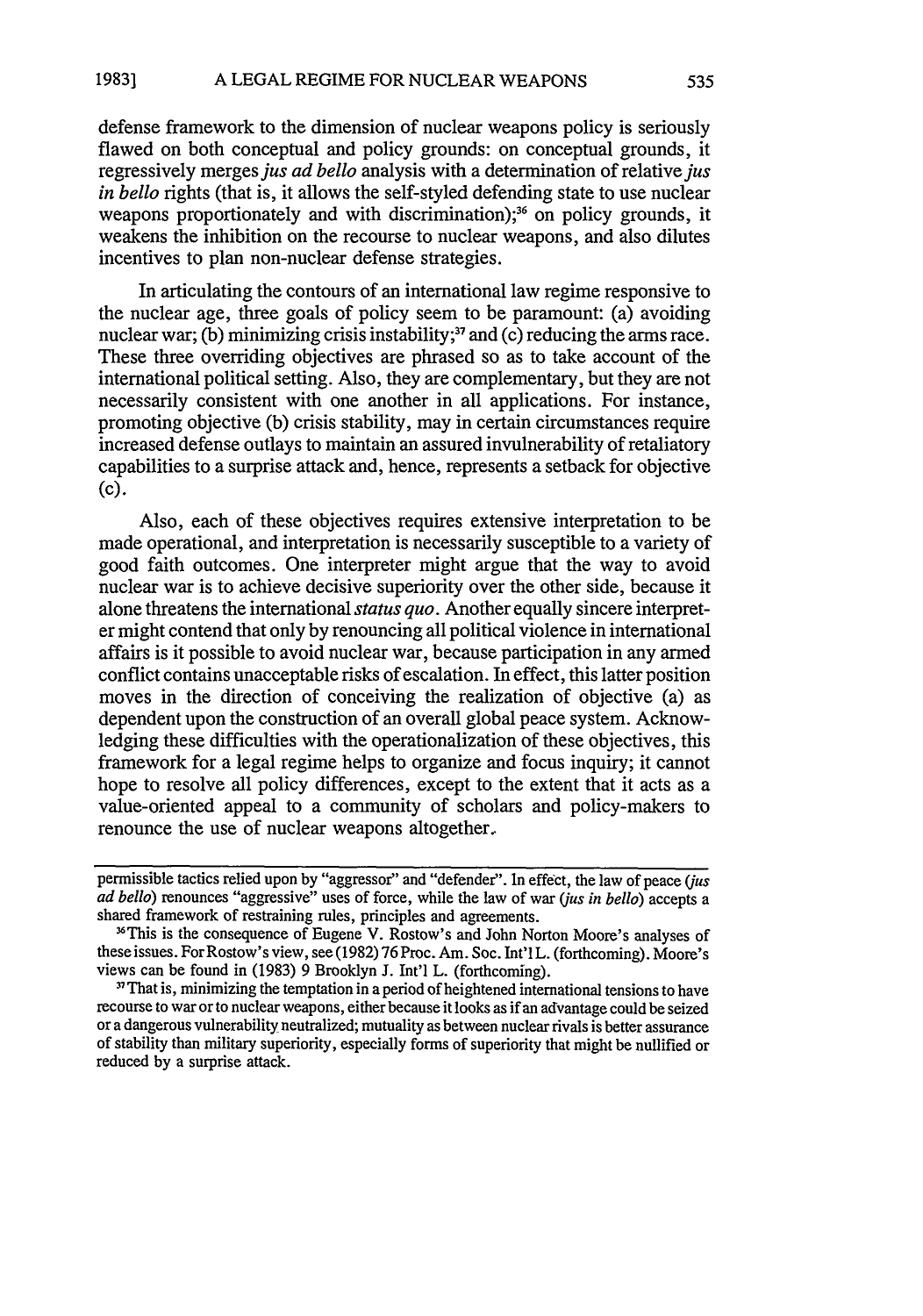In order to evolve a useful legal framework for nuclear weaponry, account must also be taken of two features of the international political world: a tendency for states to risk virtually any level of self-destruction in warfare in order to avoid military defeat, and a general willingness by states to use military power to secure positions of privilege, power and wealth in human affairs. There is no way to establish a realistic legal regime that is not sensitive to these geopolitical features of international life, as well as to the three previously delineated specific objectives associated directly with nuclear weapong. That is, given the existence of nuclear weaponry, it is difficult to imagine a major state that possesses such weapons reconciling itself to defeat in a conventional war affecting its perceived core interests. The adoption of nuclear weapons prohibitions, in certain forms, could possibly make the outbreak of major warfare more probable in international life, thereby entailing high human costs, and even quite unintentionally creating an increased net risk that nuclear weapons would in fact come to be used.

Furthermore, in contouring a legal regime for nuclear weapons, the starting point must be the basic principles constituting the customary international laws of war. These principles, emphasizing discriminate and proportionate warfare, seem impossible to reconcile with a nuclear weapons regime that is responsive to our overall guidelines for nuclear weapons. That is, the possession of a small number of invulnerable, inaccurate missiles (second-strike weapons) seems at present the best calculated way to minimize the danger of nuclear war, encourage crisis stability and minimize nuclear arms race incentives. With reasonably credible conventional defensive capabilities, and with the formulation of foreign policy goals in restrained terms, the dangers associated with nuclear weapons would be significantly reduced **-** but there is a major catch. This type of minimization of initial threat rests on the claim of last resort to engage finally in indiscriminate destruction, at least in a post-attack situation where its execution would be vindictive in the extreme. However, if nuclear weapons are reduced in number, while at the same time they are made accurate enough to strike at military targets, then it is difficult to maintain either crisis or arms race stability, because the nuclear weapons retained by both sides could be used for offensive as well as defensive purposes. If restraining notions were seriously implemented, they might not deter high-risk war and foreign policy initiatives because a probability of military targets being destroyed could still be coupled with a projected favorable outcome of a war. Leaders with intense ambitions or great desperation might conceivably be persuaded to gamble on the unwillingness of an attacked enemy to strike back pointlessly with nuclear weapons, or the attacker might even be prepared to absorb some nuclear retaliation in exchange for a prospect of political victory. Because scenario reasoning (projecting hypothetical future situations) is far-fetched, the uncertainties of political behavior in the nuclear age have been allowed to discourage valueoriented breakthroughs on matters of security.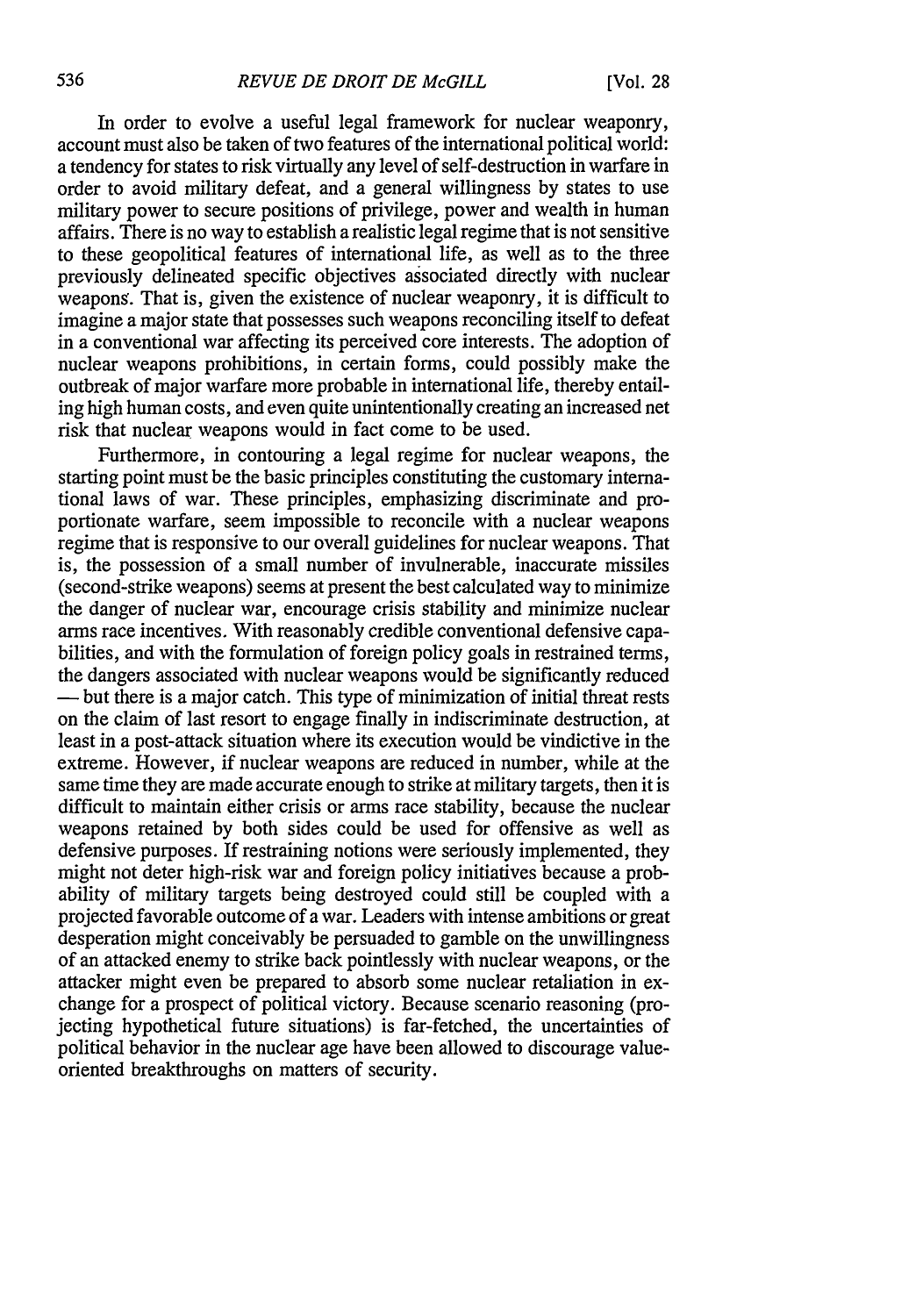A legal regime responsive to this background must build upon several interrelated aspects of the existing situation: the possession and retention of some nuclear weapons for use in extreme situations; the mutual distrust of adversary states, and a corresponding lack of sufficient confidence in international institutions that disallows any transfer of control over nuclear weapons beyond the level of the sovereign state; and the authority retained by governments to determine for themselves the occasions warranting recourse to the right of self-defense.

Against this background, a beneficial international law regime for nuclear weapons would have to rest on the following considerations:

- (a) public support for the idea that *any* actual use of nuclear weapons would violate the international law of war and would constitute a crime against humanity;
- (b) public support for the rule that a first use of nuclear weapons, even in a defensive mode in response to or in reasonable anticipation of a prior non-nuclear armed attack, would violate international law and would constitute a crime against humanity;
- (c) it follows from (b) that weapons systems (even at the research and development stage), war plans, strategic doctrines, and diplomatic threats that have first-strike characteristics are *per se* illegal, and that those political leaders, engineers, scientists, and defense workers knowingly associated with such "first-strike" roles are engaged in a continuing criminal enterprise;
- (d) a definite consensus that second or retaliatory uses of nuclear weapons against cities and primarily civilian targets violate international law and constitute a crime against humanity;<sup>38</sup>
- (e) a clear obligation, recognized by all nuclear weapons states and by other states as well, to pursue arms control in the direction of minimizing the role of nuclear weapons in conflict behavior through negotiations in good faith; this obligation is a provision, art. VI, of the

<sup>&</sup>lt;sup>38</sup> There exists a definite normative tension between the legal framework most likely to minimize the risks of the use of nuclear weapons and the legal framework guiding acceptable uses of political violence. The latter framework is most consistent with a total prohibition against nuclear weapons, and secondarily, with a prohibition on any use of them directed at non-military targets. The minimizing framework, in contrast, reserves the option for the most legally unacceptable use as the best practical means to avoid any use, and as well, to eliminate arms race pressures and crisis instabilities. This "tension" expresses the impossibility of "living with" nuclear weapons, and highlights the current tragic reality associated with no longer being able to live without them.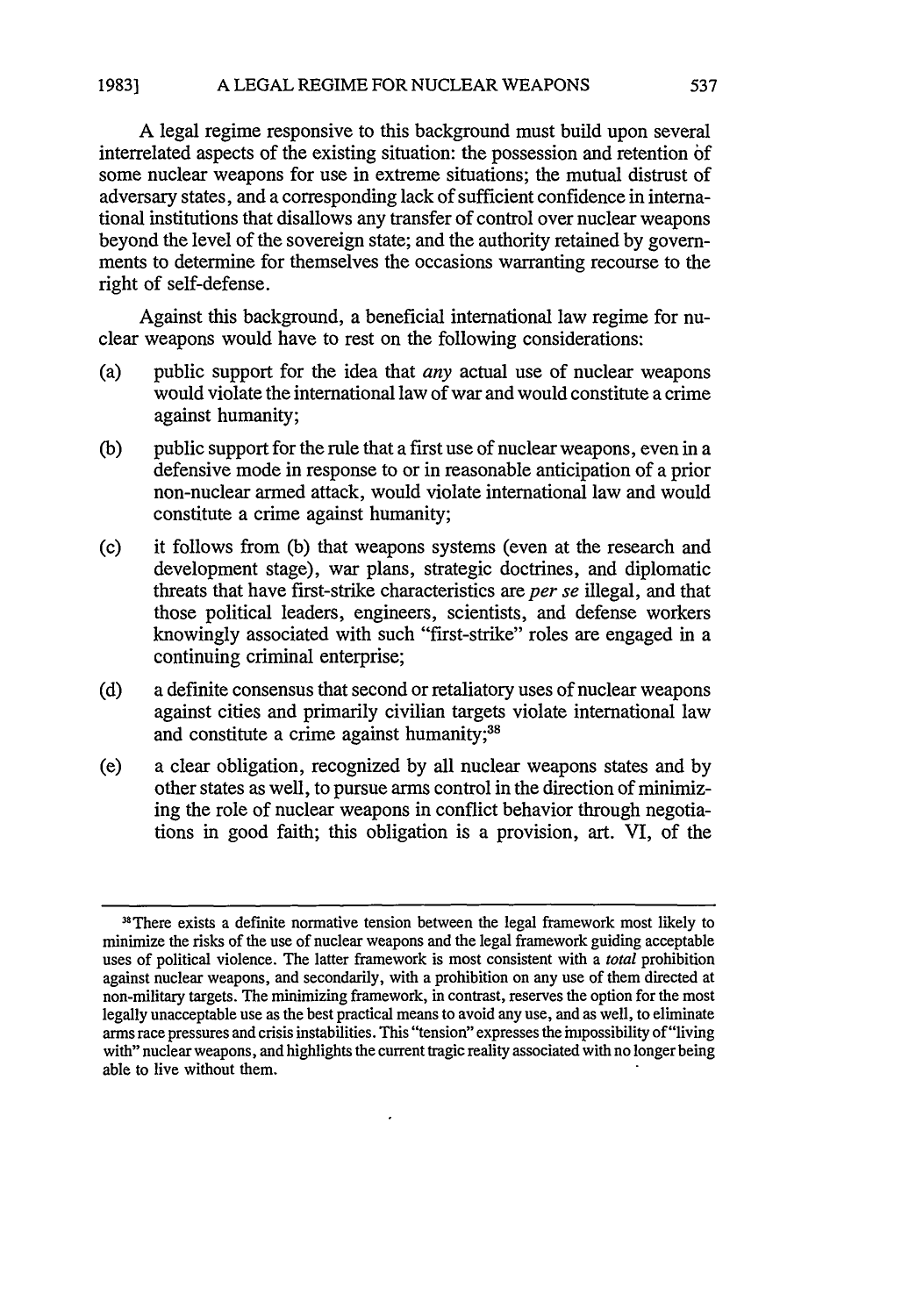widely-ratified *Non-Proliferation Treaty,<sup>39</sup>*and is embodied in general terms as well in the *Charter* of the United Nations and in a variety of formal resolutions adopted over the years by the General Assembly; and

(f) a definite mandate directed toward citizens to take whatever steps are available to them to achieve a law-oriented foreign policy for their own country, including, as both conscience and good sense dictate, nonviolent acts of civil disobedience, and efforts to persuade members of all branches of government to overcome the gap that separates the normative consensus of the public as to the illegality of the use of nuclear weapons from prevailing official policies.

These legal conclusions, taken in conjunction with the background of present political circumstances and the general objectives of a stable world order, underscore the importance of reinforcing the firebreak separating conventional and nuclear weapons. Only by minimizing reliance on nuclear weapons can the destabilizing geopolitical interactions surrounding their possible use be reduced. In this regard, a formal no-first-use pledge, coupled with comprehensive plans for a non-nuclear defense of vital interests, would be the best overall indication that the normative implications of nuclear weaponry are being taken seriously by policy-makers.

The most direct consequence of taking the normative dimension seriously (and law and morality are mutually reinforcing with respect to nuclear weapons), would be to make it "illegal" and "immoral" for a country to seek *any* advantage or positive role for nuclear weapons in relation to national security. From the moral/legal perspective, it is "illegal" to rest national security plans, doctrines or weapons deployments on first-use options or threats, and it is "immoral" for a country to undertake security commitments without developing adequate non-nuclear capabilities. This development of non-nuclear capabilities assumes great importance because no country will accept defeat if that defeat seriously encroaches upon its political independence and territorial integrity. In such a case, it is likely, regardless of the legal status of nuclear weapons, that such weapons would be used, because of overwhelming pressure, if it was thought that their use would alter the outcome of the war, and therefore, rules of prohibition need to be reinforced by making the prohibited activity as unnecessary as possible.

*<sup>&</sup>quot;Treaty on the Non-Proliferation of Nuclear Weapons,* 1 July 1968, 21 U.S.T. 483, T.I.A.S. 6839, 729 U.N.T.S. 161.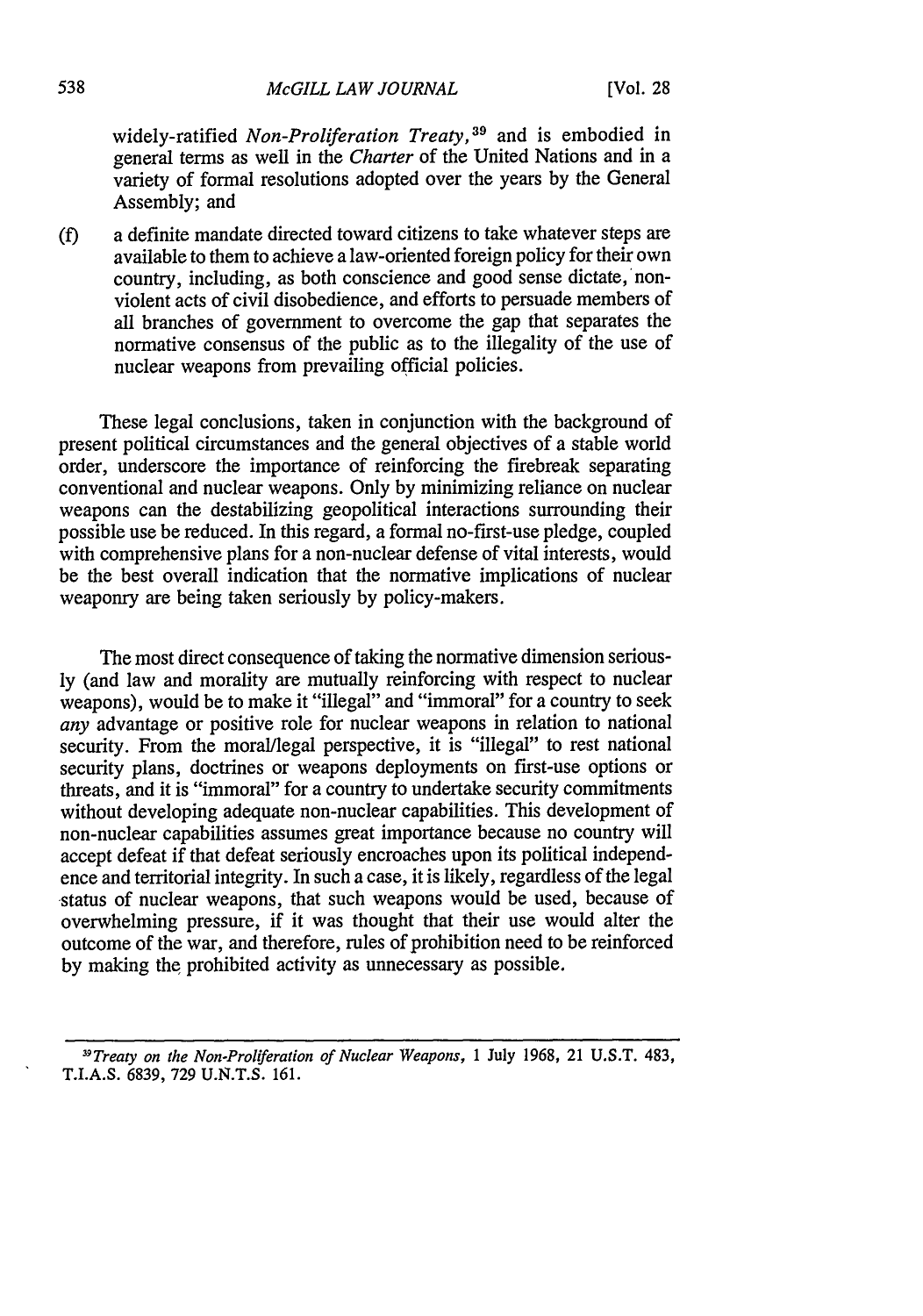### A LEGAL REGIME FOR NUCLEAR WEAPONS **1983]**

Furthermore, there already exist "legal" instruments to moderate the arms race and to convey reassurances to other countries that foreign policy and national security planning are based on an unconditional renunciation of nuclear weapons as legitimate instruments of war. Measures of arms control, such as a mutually verifiable freeze, including a comprehensive test ban treaty, seem essential instruments of this approach.

Finally, so long as nuclear weapons are possessed by states, it is important that their possessor act so as not to make these weapons vulnerable to a surprise attack, a theft or a terrorist attack. Making sure that a nuclear retaliatory capability is resonably secure against enemy attack further helps to prevent international situations arising in which the risks of nuclear war are increased.

Within the framework of the present structure of international relations, law and morality cannot do more than to minimize the dangers of nuclear war and the use of nuclear weapons, assuming that strategic conflict is kept within manageable limits. However, if geopolitical rivalry produces a world war, then there is little reason to be hopeful that nuclear weapons will not be introduced into it, either to win an ongoing war more easily or to avoid losing it. In the end, over time, assurances against the "illegal" use of nuclear weapons will depend upon drastic global reform. 40 A legal regime could never purport to supply unconditional protection. It can only help to establish a series of conditions that would make it less likely that international actors will depart from underlying moral and legal guidelines. In this case, the destructive, even ultimate, consequences of a violation make the task of a legal regime for nuclear weapons unique. Its success will depend upon the internalized values, beliefs and interests of political leaders, military bureaucracies and the public. Constructing such a legal regime will depend upon popular pressure, aided by supportive religious groups and changing cultural perspectives. The survival imperatives of our situation suggest the importance of pushing our own leaders, as much as possible, in the direction of adherence to international law guidelines in foreign policy, especially with respect to strategic doctrine and planning. The need for such a framework could perhaps be usefully formulated as a popular demand for a *Magna Carta* for the Nuclear Age. This call is part of a wider conviction on my part that the citizens

<sup>&#</sup>x27;For some perspectives on this issue, see R. Johansen, *Toward an Alternative Security System* (1983) (Princeton — World Policy Institute Study Paper No. 24); and R. Falk, *A Study of Future Worlds* (1975).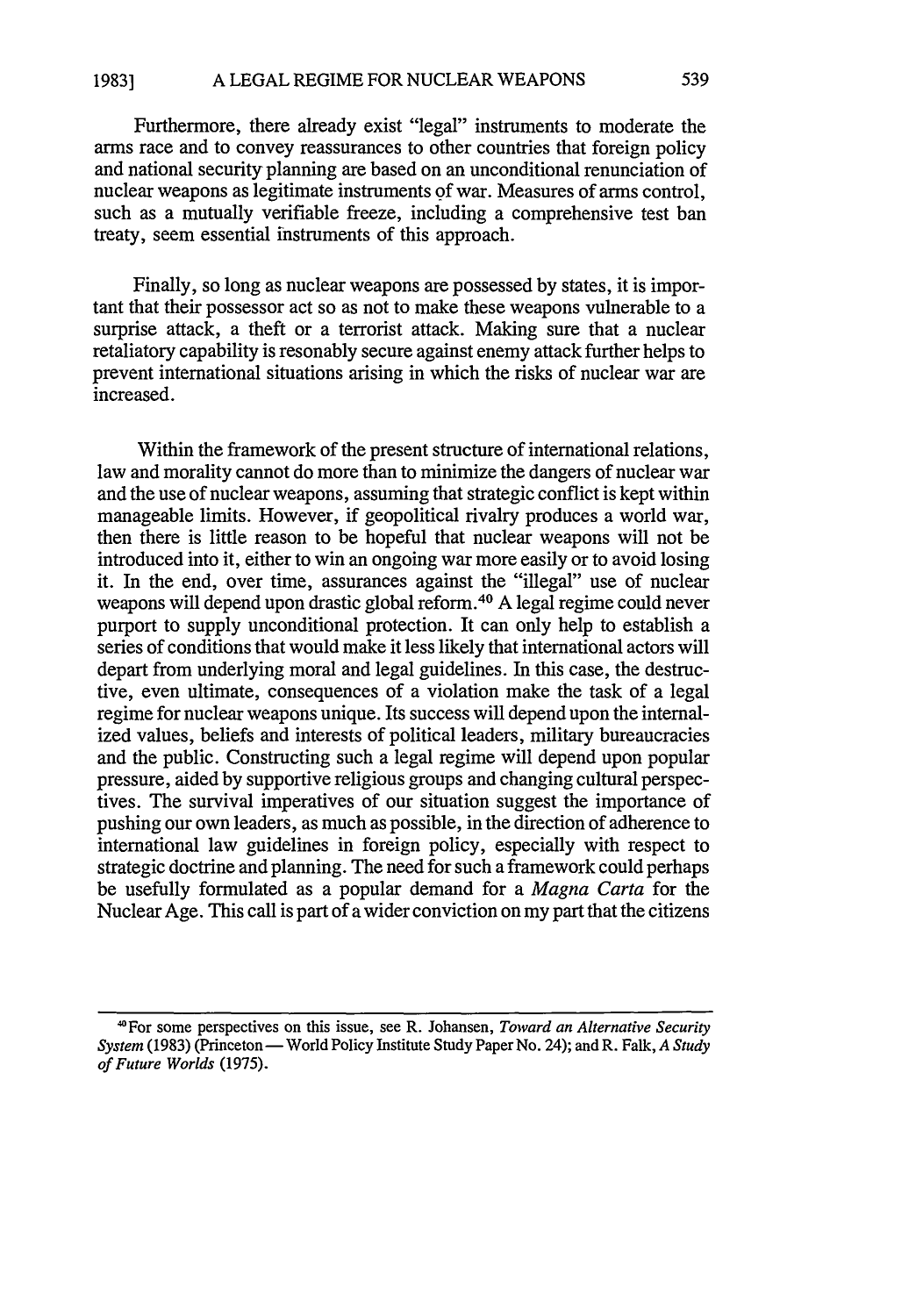of democratic societies have a selfish interest in assuring that their leaders and institutions adhere to a constraining regime of law, as fully in foreign policy spheres as in domestic domains of public policy.<sup>41</sup> Even such a dramatic resetting of the constitutional order as I have been suggesting here can only hope to achieve, at best, a transitional arrangement, a holding operation. The terrible consequences of the potential use of nuclear weapons place enormous burdens upon our preventive efforts, but even beyond these efforts, building a permanent nuclear peace will depend upon the construction of "a warless world".

### Conclusion

**A** haunting question hovers over the foregoing analysis: Is it possible to reconcile *any* reliance on nuclear weapons simultaneously with minimum security functions and with applicable normative traditions, particularly those contained in the international law of war? The legal regime proposed above confines absolutely the role of nuclear weapons to retaliatory uses and even with respect to such retaliations, offers only a very reluctant, tentative and ambiguous endorsement. The possession of the weapons for purposes of threatening retaliation seems like an unavoidable transitional adjustment, but the normative strain emerges as soon as the character of the threat is specified. If retaliation is restricted in advance to a few *isolated* military targets, then the security function of deterrence is undermined, whereas if it is not so restricted then it seems to be exaggeratedly vindictive and indiscriminate in a manner that is most manifestly at odds with the law of war.

The Catholic Bishops' Pastoral Letter is only "a centimetre of ambiguity" away from an unconditional rejection of nuclear weapons. As the final text emerged, it did leave some political space for a continuing reliance on a much narrowed conception of deterrence, at least for now. In effect, a certain degree of normative incoherence must be accepted in both legal and just war settings, in deference to the realities of our present reliance on nuclear weapons, but with the strong proviso that such deference is a temporary

**<sup>41</sup>Of** course, citizens of non-democratic societies share a similar selfish interest, but realistically, their prior goal, in the nature of a precondition, is to secure for themselves democratic rights. In this regard, the struggle for the democratization of the relations between state and society in the Soviet Union is intimately related to the struggle for the avoidance of nuclear war, yet at the same time, it is partly separable from the preliminary effort needed to construct a legal regime pertaining to nuclear weaponry. This separability arises from the fortunate circumstance that Soviet state interests also appear to support minimizing the role of nuclear weapons, and in this critical regard, do not depend upon responsiveness to democratic pressures.